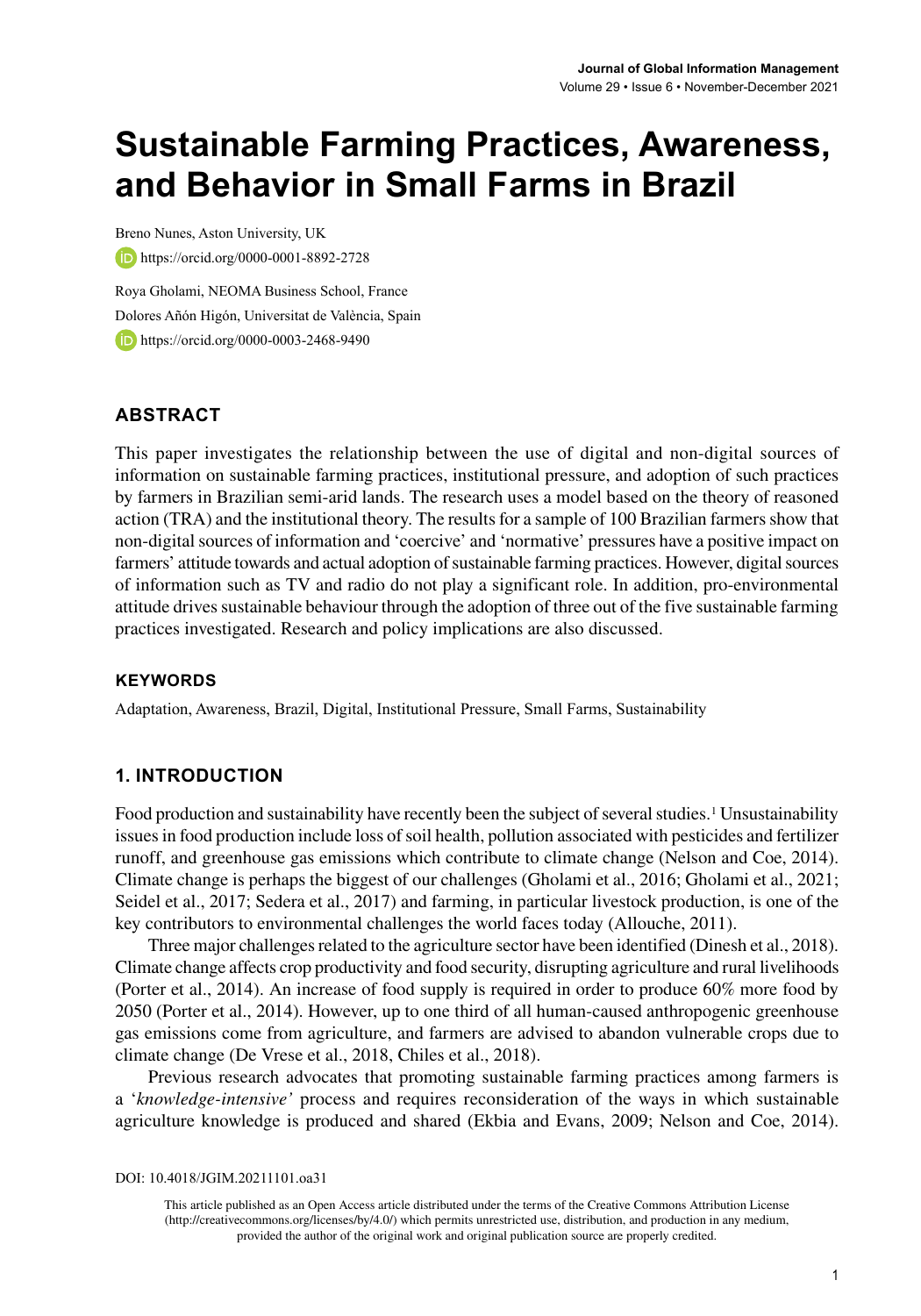Thus, *'Information'* is essential to make informed decisions. Farmers have the right to have the timely information with which they can build the capacity to adapt or mitigate the negative impacts of climate change. Lack of awareness makes adapting to the risks of climate change by switching to new climate-smart agricultural methods difficult (Ibrahim, 2017).

Furthermore, recent studies present a promising perspective of information and communication technologies (ICT) in the agriculture sector (Fujimoto et al., 2009). However, a significant number of farms still operate out of internet and mobile telephony coverage. Lokuge et al. (2016) argue adoption and diffusion of ICT in the agriculture sector has been slow due to several factors including low maturity of ICT infrastructure in rural areas where farms are located; low levels of ICT acceptance by stakeholders who are less ICT savvy; lack of specialized systems developed by leading commercial software vendors; reluctance of the ICT consulting companies and reluctance to invest given the high cost of ICT implementations (Aubert et al., 2012; Cox, 2002).

The environmental and social issues of the agriculture sector are usually associated with large farms and industrial-scale production. Nevertheless, a substantial part of food production still happens in small farms. Nunes et al. (2014) argue that while individually the environmental impact of small farms might be imperceptible; collectively they have a significant environmental impact. Thus, it becomes necessary to investigate how effective *communication* sources can lead to better environmental performance in small farms.

According to the Elaboration Likelihood Model (ELM) (Bhattacherjee and Sanford, 2006), external information is a primary driver of attitude change, which in turn influences behavior. Previous research has indeed already investigated the farmers' attitudes towards ecological risks and adaptation issues (Adimassu and Kessler, 2016), adoption of IT by farmers (Dey et al., 2011; Ali et al., 2016), enterprises' adoption of IT (Thomas et al., 2016; Hossain and Quaddus, 2015), and agricultural IT (Zheng et al., 2018; Wang et al., 2019). Nevertheless, there is a lack of clear evidence on why and how farmers voluntarily adopt sustainable farming practices particularly in the context of less developed countries (Yazdanpanah et al., 2014). Therefore, there is a need for further in-depth research on how farmers can be encouraged to adopt sustainable agriculture practices, particularly in the context of small farms (Zeweld et al., 2017). Developing countries are more at the risk of the impacts of climate change and the greatest emission of carbon and other high industrial waste comes from the developed countries.

In this paper, we present empirical evidence of how Electronic and non-Electronic information sources and different forms of institutional pressure can change the environmental attitude and behavior of farmers in semi-arid regions in Brazil. We consider information obtained via face to face interactions and non-technology based information sources from institutions, competitors, clients and suppliers, journals, magazines and events as *non-Electronic* information sources. In contrast, information obtained from Television and Radio is regarded as *Electronic* information sources (Please see Section 2 and Section 4.1 for more detailed information about this classification).

The main research questions this study tries to answer are twofold: *RQ1) What is the role of both non-Electronic and Electronic information sources, and institutional pressure on the attitude of Brazilian farmers towards sustainable farming practices and adoption of such practices?, and RQ2) Does a positive attitude towards sustainable farming practices lead to adopting those practices by farmers?*

"The findings can help us understand farmers' current choices and attitudes of adaptation for supporting the development of appropriate adaptation strategies. Besides, the knowledge of sociocultural, economic and institutional factors that lead to biases in perceptions can help to integrate climate communication into adaptation research for making sense of climate impacts and responses at farm level" (Nguyen et al., 2016).

The rest of the paper is organized as follows. Section 2 presents the background of Brazil, followed by the theoretical background alongside the development of hypotheses in section 3. Sections 4 and 5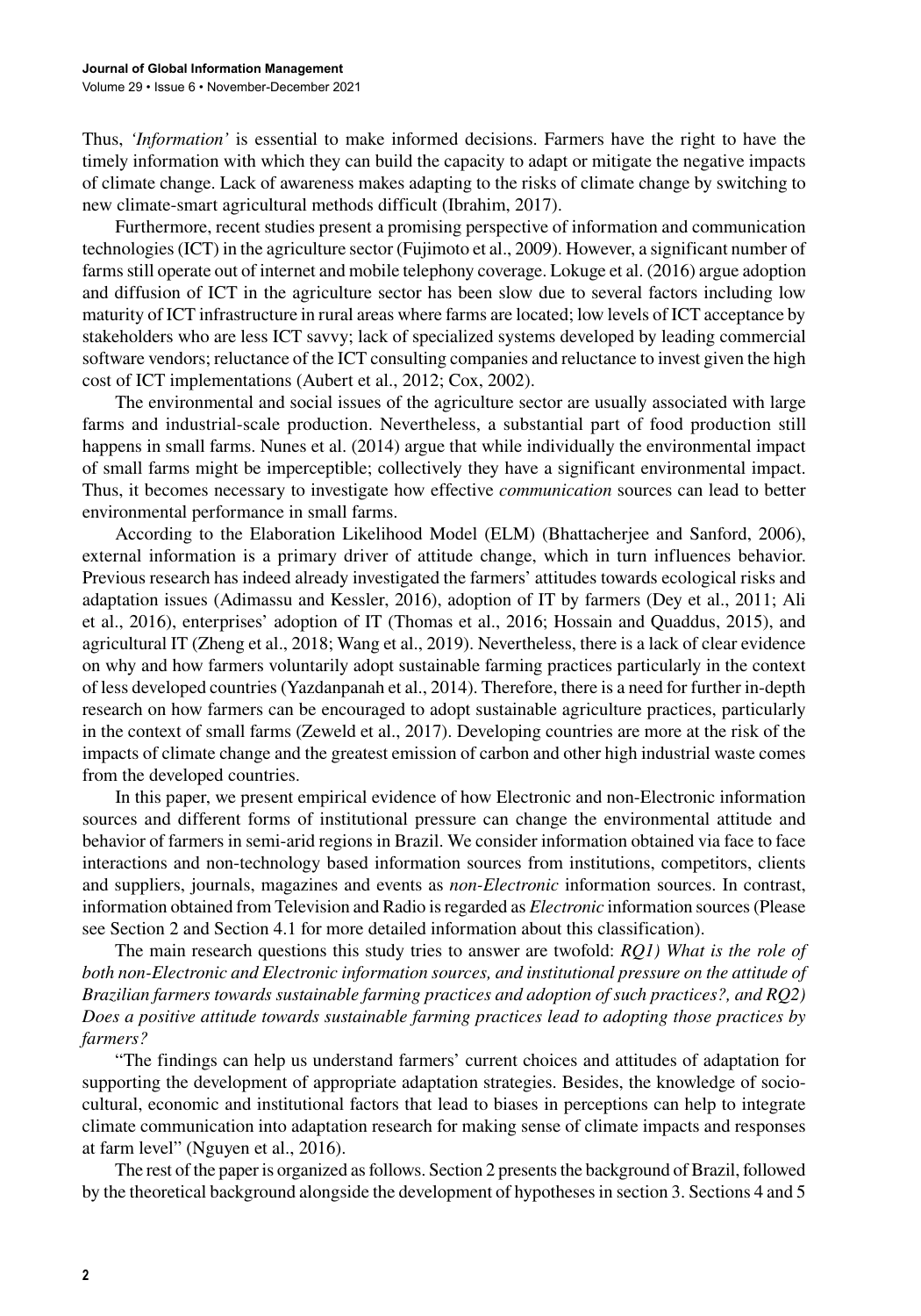present data collection, research methods, findings and discussion respectively. Finally, limitations of the current study, research and policy implications as well as concluding remarks appear in Section 6.

## **2. BACKGROUND OF FOOD PRODUCTION IN BRAZIL**

Brazil has been appointed alongside China, India, and Russia as an emerging power for the twenty-first century. Brazil's economic foundations are based on a long list of agricultural commodities such as soya, sugar cane, coffee, meat (chicken and beef, mainly), amongst others (MDIC, 2015). While these products have an important role for Brazilian economic growth and exports, they raise a number of environmental sustainability concerns. Issues of deforestation, water and air pollution, biodiversity loss, and threats to indigenous people have always been in the agenda of Brazil's agricultural sectors. Azevedo (2015) shows that greenhouse gas emission from agriculture sector is the third in Brazil, only behind land use (modification and management from natural to build environment) and energy.

IPCC (2014) ranked Brazil among the high-risk countries with less capacity to adapt to climate change impacts. This vulnerability is intensified by limited knowledge concerning climate change adaptation among farmers, particularly in the semi-arid lands (Campos, 2015). As a key global player for food production, Brazil is quite unique in terms of its economic policies for the agriculture sector. Brazilian agricultural policy fosters the development of both large-scale and commercially-oriented farming (to boost exports) and family-based farming as part of its social-economic agenda (Zanella and Milhorance, 2016). Brazil's small farms in the semi-arid regions play a very important sustainability role within the national context as they create jobs and provide food security for rural areas (Nunes et al., 2014; Zanella and Milhorance, 2016). The reason for the consolidation of livestock breeding activity in Brazil is the great market potential, in which demand still exceeds supply, as well as other factors. Brazil is a major exporter of food products and is increasingly concerned with environmental and food safety issues, which has generated a number of studies on sustainable agricultural production (Ruviaro et al., 2012; Conceição et al., 2016). Indeed, small ruminants like sheep and goat play an important role in semi-arid lands where bovine and swine cattle may not be economically viable (Nunes et al., 2014).

According to Brazil's federal government, 70% of all food consumed in Brazil was produced in small and family-based agricultural businesses (MDA, 2015). Small farms play a very important social role in providing subsistence for the population in the rural areas of the Northeast region of Brazil (Nunes et al., 2014), which are the poorest areas of the country. This is very much the case of goat and sheep production in the semi-arid lands of Brazil. Several cities are dependent on this economic activity. They are the means of subsistence for local population and through sales of meat, milk, and leather products they provide important family income.

Nevertheless, rural areas in Brazil are still significantly behind urban areas in terms of ICT adoption and penetration. While 49% of households in urban areas do not have computers, the number reaches 85% of households in rural areas. The main reasons for not having the equipment in rural areas are high cost, lack of interest or need, and lack of skills to use computers according to the Brazilian Internet Steering Committee. In an era where information can add considerable value to production, this is particularly worrying.

As a result, the majority of the farmers in these areas still rely on non-electronic forms of communication, and TV and Radio are the only electronic information sources that are available or accessible for them. In many areas, mobile phone and internet broadband coverage is still of unreliable quality and at inaccessible cost. As a result, the number of farmers who rely on the internet (via mobile phone or computer) as a source of information is still low compared to urban areas. According to Nunes (2014), the large majority of farmers in semi-arid lands (87%) never used ICT to help them in managing their farms. The few who have access to computers (13%) rarely use ICT in a systematic way as part of their management processes.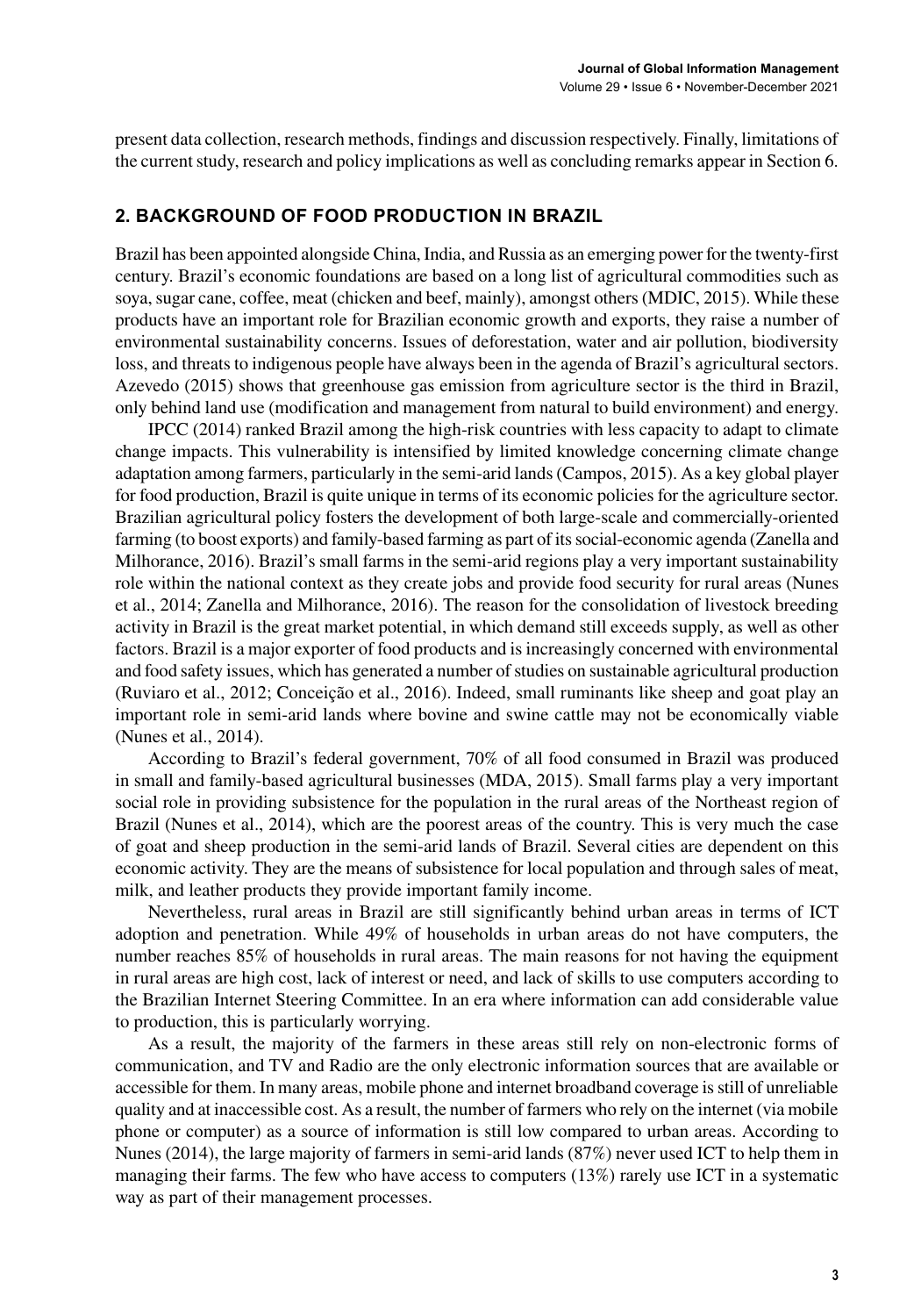# **3. THEORETICAL BACKGROUND**

Generally speaking, effective approaches to understanding and changing individual's behaviors will need to combine information-intensive interventions, regulatory structure, and institutional pressures (Jackson, 2005; Allet, 2017). *Information-intensive* intervention assumes providing people with appropriate information about sustainability issues that will eventually change their attitude and behavior. Besides the awareness campaigns, there are other campaigns which try to influence the *economic costs* and *benefits* associated with the behavior (by proposing a variety of taxes and incentives) to encourage pro-environmental behavior (Jackson, 2005).

McKenzie-Mohr (2000) argues that the policy failure to promote sustainable behaviors is partly the result of a failure to understand the difficulty associated with behavior change. They argue these policies were mainly based on the *Rational Choice Model* of human behavior. The failure of the Rational Choice Model to account for moral behaviors, emotional and affective responses, cognitive limitations, and the importance of the social embeddedness of individual behavior has been highlighted and criticized by previous literature (Jackson, 2005).

Theories such as *Social Learning Theory* (Bandura, 1977) and *Community-based Social Marketing* (Peattie and Peattie, 2004), attempt to address the limitations of *Rational Choice Models* by offering a rich evidence base for the social embeddedness of pro-environmental behavior. These theories suggest behavior change must occur at the social level and Individual behavior change is neither feasible nor sufficient since behaviors are complex and deeply rooted in institutions (Jackson, 2005).

The previous literature shows even though information intensive campaign is the most widely used method trying to influence attitudes or behaviors, it is amongst the least effective ones (Campbell, 1963; Bandura, 1973; Jackson, 2005). Campbell (1963) argues more effective ways of achieving behavior change are trial and error, observing what others do, and observing how others respond to one's own behavior. Bandura's (1973) *Social Learning Theory* is based on a principle that suggests, in addition to our own direct experience, we learn by observing others around us and modelling our behavior on what they do. Social learning theory also highlights the critical role that government can play in providing leadership on promoting sustainable behaviors (Bandura, 1973).

Jackson (2005) suggests *Community-based Social Marketing* as an alternative to *Information-Intensive* campaigns, which rely on disseminating information via TV and Radio. Information-intensive campaigns can be effective in creating awareness but are limited in their ability to cause sustainable and long-term behavior change.

Meanwhile, *knowledge* has become the major driver of social and economic development. Agricultural education and extension can play a critical role in training farmers for problem-solving (Christoplos and Kidd, 2000). Despite existence of a growing number of electronic initiatives in order to provide agricultural advisory services, very little research on the impact of electronic information sources and agricultural advisory services has been conducted (Chiasson and Davidson, 2005; Asenso-Okyere and Mekonnen, 2012).

## **3.1. Hypothesis Development**

Following the above discussion and based on theory of reasoned action and institutional theory, we propose that *individual factors* such as farmer's attitude, awareness of environmental issues, age of the farmer and education level (Mettepenningen et al., 2013; Baumgart-Getz et al., 2012), *social factors* such as institutional pressure and *informational factors* (Tingey-Holyoak and Pisaniello, 2017) including *electronic* and *non-electronic* information sources influence adoption of sustainable farming practices by farmers (Figure 1).

The theory of reasoned action (TRA) has been extensively applied in previous studies in order to predict pro-environmental behaviors (Marandu et al., 2010; Kim et al., 2013; Mishra et al., 2014). The TRA is a commonly used approach to understand the decision-making process for adoption of environment friendly behavior (Falconer, 2000). The model proposes that *knowledge* about the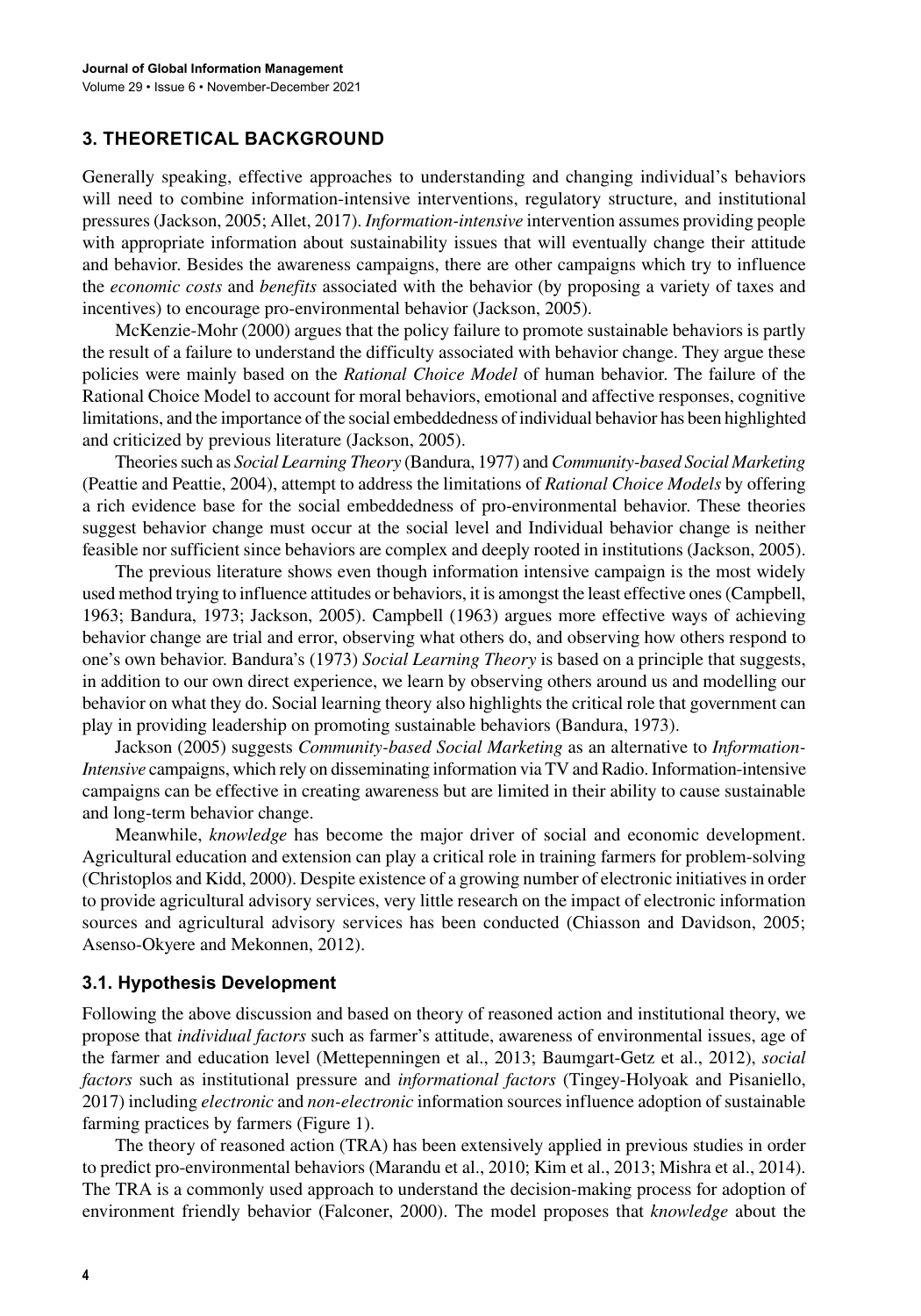#### **Figure 1. Research Model**



issue is a prerequisite for an *attitude* to be formed about the issue under investigation (Flamm, 2009) and *actual behavior* is determined by intention which is a function of *attitude* and *subjective norms*. Attitude toward the behavior is defined as "*a person's general feeling of favorableness or unfavorableness for that behavior*" (Ajzen and Fishbein 1980, p.54). Subjective norm is defined as "*a person's perception that most people who are important to him/her think he/she should or should not perform the behavior*" (Ajzen and Fishbein, 1980, p.57).

"The social psychological evidence suggests that some behaviors are not mediated by either attitude or intention at all. In fact, the reverse correlation, in which attitudes are inferred from behaviors, is sometimes observed. This has important implications for motivating sustainable consumption, because it suggests that behaviors can be changed without necessarily changing attitudes first. Moreover, these behavior changes could be valuable in changing people's environmental attitudes more generally. People may recycle simply as a result of changes in municipal waste collection services, without ever having decided that 'recycling is a good thing'. But once they start recycling, some people will infer from this that they are green" (Jackson, 2005).

It is important to highlight that most of the previous research based on TRA framework and within the context of pro-environmental behavior has focused on *intentions* rather than *actual behavior* since there is an assumption that intentions determine behaviors consequently (Barber et al., 2009; Polonsky et al., 2012). However, the relationship between intentions and behaviors may not be as strong as the models propose. Hence, it is more convincing to use *actual behavior*, because that is the ultimate goal of these studies, rather than *intention* (Davies et al., 2002; Rokka and Uusitalo, 2008). Following Rokka and Uusitalo (2008) who suggested focusing on behaviors would possibly be more appropriate than intentions. Hence, this study focuses on actual behavior rather than intention which is a contribution to this area.

#### *3.1.1. Institutional Pressure*

Literature suggests "Institutional Theory" is an appropriate vehicle when investigating how institutional forces lead a firm to be responsive to the needs of others in society (Liang et al., 2007). Previous studies have analyzed the adoption of technology at organizational level from the perspective of Institutional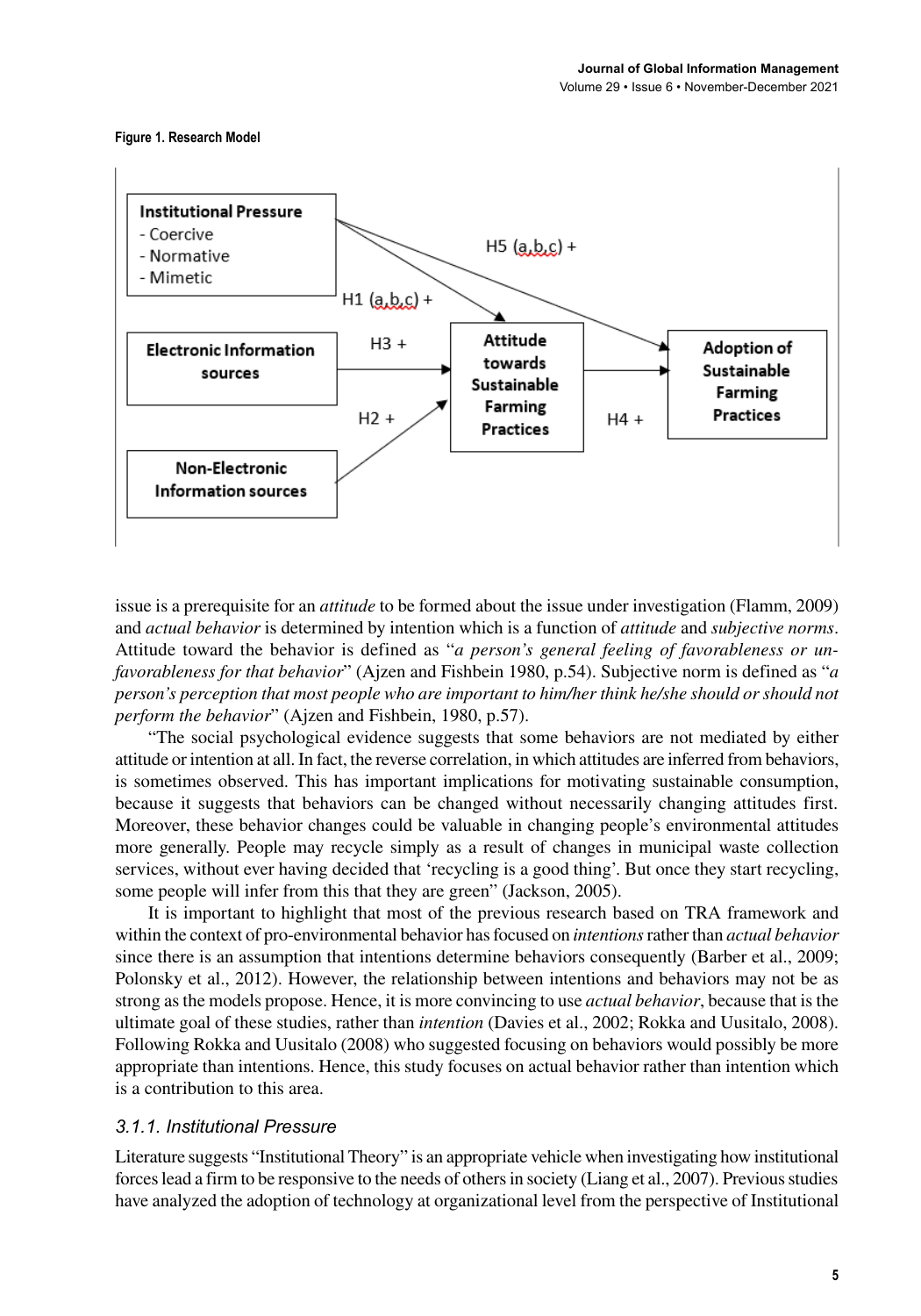Theory (Mizruchi and Fein, 1999). Literature has also demonstrated that institutional pressures can influence the rate at which environmental practices are adopted (Lin et al., 2013).

Institutional pressure occurs in three ways — '*normative'*, '*mimetic'*, or '*coercive'* (Carbone and Moatti, 2011; Hamann et al., 2017; Rentizelas et al., 2018). Mimetic isomorphism is normally the firm's response to uncertainty when the course of action is unclear. It occurs because many other firms have adopted a practice and the positive impacts achieved because of this adoption. Coercive isomorphism, on the other hand, is driven by both formal and informal pressure from other firms (e.g. those in the supply chain and regulatory bodies). The institutional pressure can impact farmers' trust in government (Mettepenningen et al., 2013). For instance, a study in Belgium found farmers were reluctant to take up sustainable farming practices because changing the legal classification of other farms to a protected wildlife area, placed significant restrictions on farmers with regards to farm management (Maertens, 2011).

Besides, the relationship between the farmers and other farmers and their perceived opinion on sustainable farming practices, significantly impact the adoption of such practices by farmers (Defrancesco et al., 2008). Maertens (2011) also found that, in Belgium, farmers adopting sustainable farming practices attach significantly more importance to a good image of agriculture in society than non-adopters. Similarly, Reimer et al. (2012) found that farmers who identified a responsibility towards others in environmental management are most likely to adopt environmentally friendly practices.

Carbone and Moatti (2011) argue that coercive pressure affects all firms in a similar manner leading to the regulation of adaptive processes. Hence, we expect that farmers affected by coercive pressure are more likely to adopt sustainable farming practices. Lu et al (2015) found that government's coercive power, reward power, and referent power can enhance technology adoption among farmers in China. We therefore postulate:

- **Hypothesis 1a.** Higher institutional pressure from regulatory bodies (coercive pressure) will lead to a more positive attitude towards sustainable farming practices.
- **Hypothesis 1b.** Higher institutional pressure from clients and suppliers (normative pressure) will lead to a more positive attitude towards sustainable farming practices.
- **Hypothesis 1c.** Higher institutional pressure from competitors (mimetic pressure) will lead to a more positive attitude towards sustainable farming practices.

#### *3.1.2. Electronic and Non-Electronic Information Sources*

Previous research has found environmental concerns have a significant impact on the adoption of sustainable farming practices across Europe (Wilson and Hart, 2000; Wynn et al., 2001). Baumgart-Getz et al. (2012) conducted a meta-analysis of the literature and found environmental *awareness* was an important predictor for adoption of sustainable farming practices in US. Previous research (Ghandi et al., 2009; Capstick and Pidgeon, 2014; Piccolo and Alani, 2015) posits TV and Radio are used to disseminate information about sustainable farming practices; however, the information can be too general for practical use in a specific region (Ghandi et al., 2009). The alternative to TV and Radio is '*Agriculture Extension*' in which trained agents transfer knowledge about sustainable agricultural practices to farmers via individual face to face meetings (Ghandi et al., 2009).

Many farmers have complained about the unavailability of agricultural extension staff in their region. Asenso-Okyere and Mekonnen (2012) argue one potential means for agricultural extension to reach a large number of farmers is using Electronic information sources for dissemination of information on sustainable practices. Electronic information sources are different from Non-Electronic information sources in terms of quality, reach, frequency, accessibility and usability. Gillwald et al. (2010) suggest despite significant growth in ICT adoption, TV and Radio educational programs on agriculture remain popular, particularly in rural areas in less developed countries. Idoma and Mamman (2016) in their study of Nigerian farmers found four main channels of climate information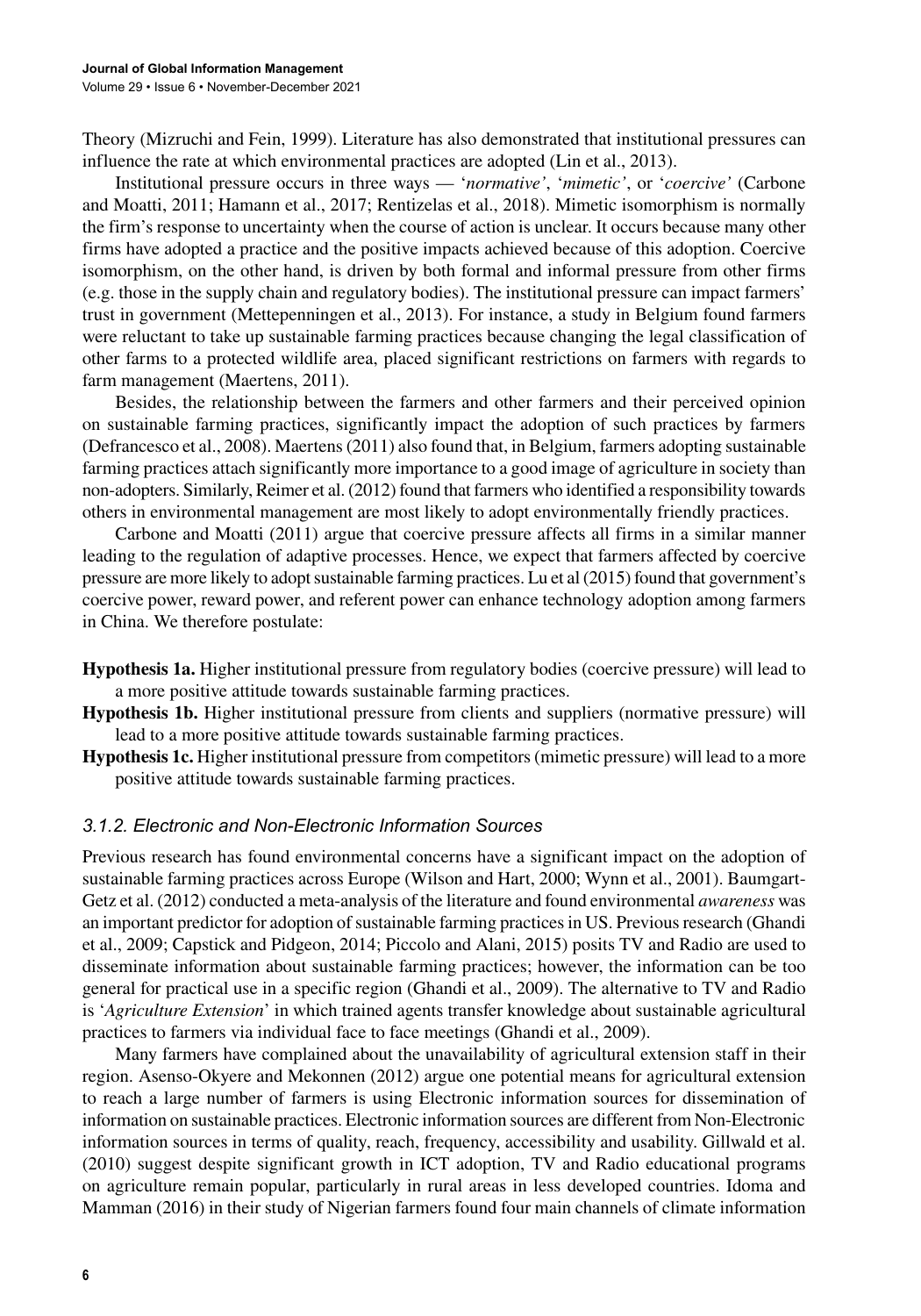communication. Community channels (extension workers, neighbors/friends) ranked first with regards to acceptance level by farmers, mass media (Radio and Television) comes second while print media (newspapers, pamphlets) ranked third and electronic media (internet, SMS) ranked fourth due to low education and low income levels among the rural farmers. Based on the above discussion we propose:

- **Hypothesis 2.** Non-electronic information sources on sustainable agriculture (face to face meetings, newspapers, magazines) have a positive impact on farmers' attitude towards sustainable farming practices.
- **Hypothesis 3**. Electronic information sources (TV and Radio) on sustainable agriculture have a positive impact on farmers' attitude towards sustainable farming practices.

# *3.1.3. Attitude*

Attitude measures the extent to which farmers are aware of and interested in preserving the environment in general and sustainable farming practices in particular. The theory of reasoned action proposes that attitude has a mediating effect on behavior (Ajzen and Fishbein, 1980). Falconer (2000) differentiates between attitude towards the environment and willingness to undertake environmentally friendly practices in agriculture, and attitude towards the environmental programs and their implementation. Falconer (2000) found attitudes towards the sustainable farming practices are strongly influenced by how these programs are institutionally organized. Other studies have also found that concerns for the environment is increasingly considered to be an important motivation to implement sustainable farming programs (Wilson and Hart, 2000; Wynn et al., 2001). We therefore propose the following hypothesis:

**Hypothesis 4.** Farmers with a more positive attitude towards sustainable farming practices will be more likely to adopt sustainable farming practices.

The evidence suggests that sometimes behaviors are not mediated by attitude meaning behaviors can be changed without necessarily changing attitudes first. People may recycle simply as a result of changes in municipal waste collection services, without ever having decided that recycling is a good thing (Jackson, 2005). Therefore, we also postulate institutional pressure can directly lead to adoption of sustainable farming practices:

- **Hypothesis 5a.** Higher institutional pressure from regulatory bodies (coercive pressure) will lead to higher uptake of sustainable farming practices.
- **Hypothesis 5b.** Higher institutional pressure from clients and suppliers (normative pressure) will lead to higher uptake of sustainable farming practices.
- **Hypothesis 5c.** Higher institutional pressure from competitors (mimetic pressure) will lead to higher uptake of sustainable farming practices.

Table 1 presents the description of variables, which is followed by the proposed research model presented in Figure 3.

# **4. RESEARCH METHODS**

## **4.1. Sample and Measurement Variables**

To test our hypotheses, we use a dataset generated from a farm-household survey questionnaire, which was distributed to farmers in Brazil. The sample covers 100 farm-households. The scope for analysis was a geographical area defined as the Central Cabugi Region. The production agglomeration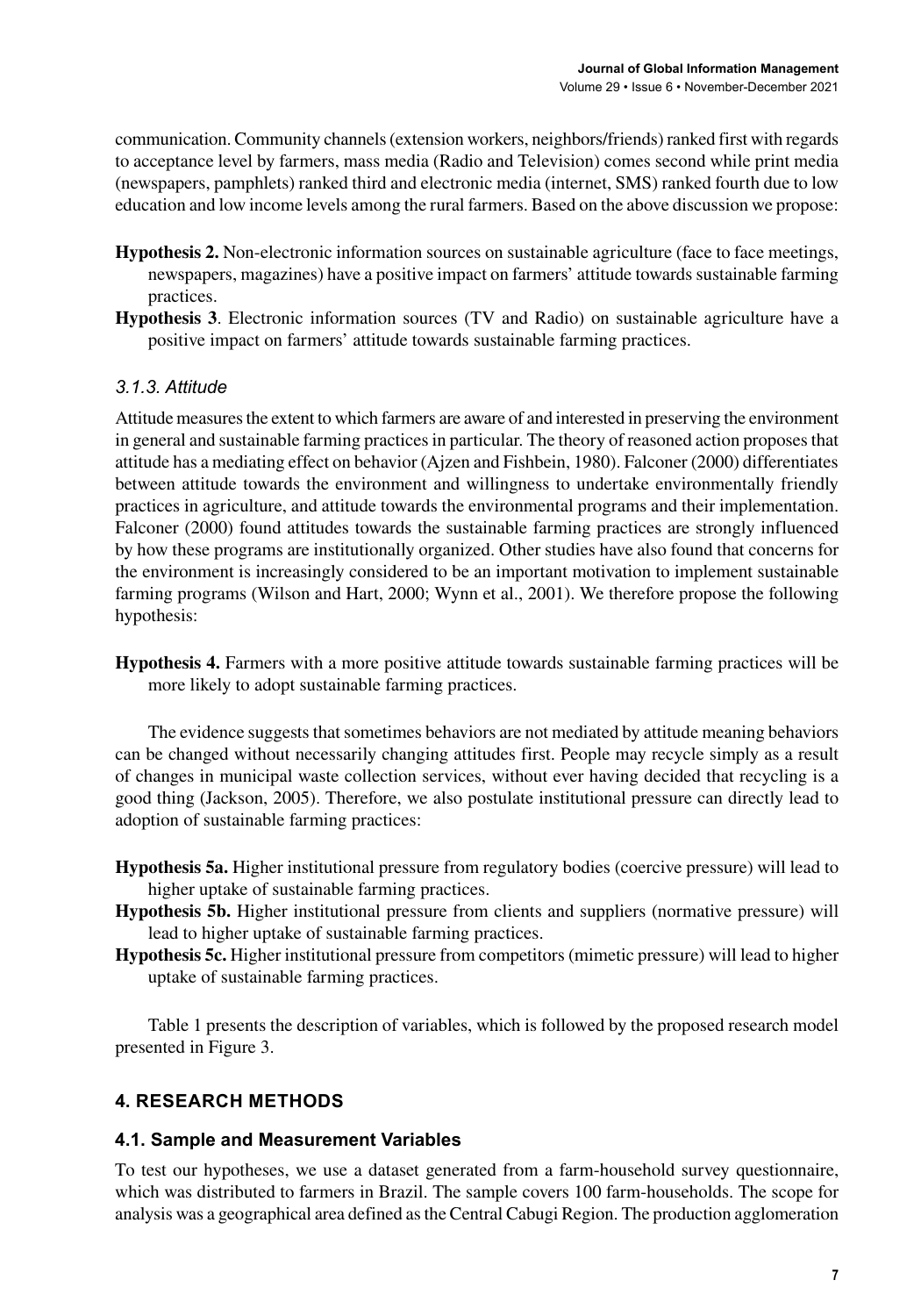#### **Journal of Global Information Management**

Volume 29 • Issue 6 • November-December 2021

#### **Table 1. Description of Main variables**

| <b>Variable</b> |                  | <b>Measure</b>                        | <b>Item</b>                                                                                                                                                                                                                                |
|-----------------|------------------|---------------------------------------|--------------------------------------------------------------------------------------------------------------------------------------------------------------------------------------------------------------------------------------------|
| EA              |                  | Environmental Attitude                | Frequency in which farmers perceive their farming<br>practices have an environmental impact.                                                                                                                                               |
| <b>SEP</b>      |                  | Sustainable Environmental Practices   |                                                                                                                                                                                                                                            |
|                 | <b>SEP1</b>      | <b>Green Procurement</b>              | Frequency in the use of environmental criteria in<br>procurement decisions                                                                                                                                                                 |
|                 | SEP <sub>2</sub> | <b>Green Purchases</b>                | Frequency in giving preference to purchasing recyclable<br>packaging                                                                                                                                                                       |
|                 | SEP3             | Organic fertilizers                   | Frequency is the use of organic fertilizers                                                                                                                                                                                                |
|                 | SEP4             | Waste management<br>practices         | Frequency in the use of waste treatment practices                                                                                                                                                                                          |
|                 | SEP <sub>5</sub> | Recycling                             | Frequency in recycling materials or returning end-of-life<br>products to manufacturers                                                                                                                                                     |
| <b>IP</b>       |                  | <b>Institutional Pressure</b>         | Frequency in which farmers suffer environmental pressure<br>from Institutions, Clients and Suppliers and Competitors.                                                                                                                      |
|                 | Coercive IP      | IP from Institutions                  | - Institutions*: EMATER, EMPARN, IBAMA, IDEMA,<br>UNIVERSITY, SEBRAE, NGOs                                                                                                                                                                 |
|                 | Normative IP     | IP from clients & suppliers           | - Clients and Suppliers                                                                                                                                                                                                                    |
|                 | Mimetic IP       | IP from competitors                   | - Competitors from the farmers' cooperative, and other<br>producers.                                                                                                                                                                       |
| <b>ESI</b>      |                  | Electronic sources of<br>information  | Frequency in which farmers receive information about<br>environmental practices from: Television, Radio, Internet.                                                                                                                         |
| <b>NESI</b>     |                  | Non-electronic<br>information sources | Frequency in which farmers receive information about<br>environmental practices from: Institutions (EMATER,<br>EMPARN, IBAMA, IDEMA, UNIVERSITY, SEBRAE,<br>NGOs); competitors; clients and suppliers; journals;<br>magazines; and events. |

that exists in this area is supported by a number of institutions such as federal banks, development agencies, universities, and Rio Grande do Norte (RN) State Government.

According to the Union of Goat and Sheep Rural Farmers and ACOSC Association of Goat and Sheep Producers, the region has approximately 245 associated and working farmers. Our representative sample of 100 farmers provides an error in results of 7.55% and can be generalized to other semi-arid regions only, particularly in Brazil and other developing countries with similar climate and infrastructural conditions. Four municipalities were covered: Afonso Bezerra, Angicos, Lajes, and Pedro Avelino. These municipalities account for 46.4% and 32.3% of the total production of goats and sheep production, respectively, in the Central region of the Rio Grande do Norte State.

The questionnaires of the survey used a Likert scale ranging from 0 to 10 together with a 'no opinion' option. The questions were adapted mainly from the list of environmental aspects of livestock systems (De Wit, 1993) and practices from the green supply chain management models (e.g. Klassen and Vachon, 2003; Sarkis, 2003). Productivity factors such as educational level of the farm owner, land size, access to information (Bahta and Malope, 2014) amongst other variables were also part of the questionnaire. The final version of the questionnaire received the input from experts in the field and it was redesigned based on the results from the pilot study in order to enhance its internal validity.

For these reasons, the study included what would perhaps been unorthodox types of information systems – the "old" *non-electronic* forms of personal information exchange such as word-of-mouth,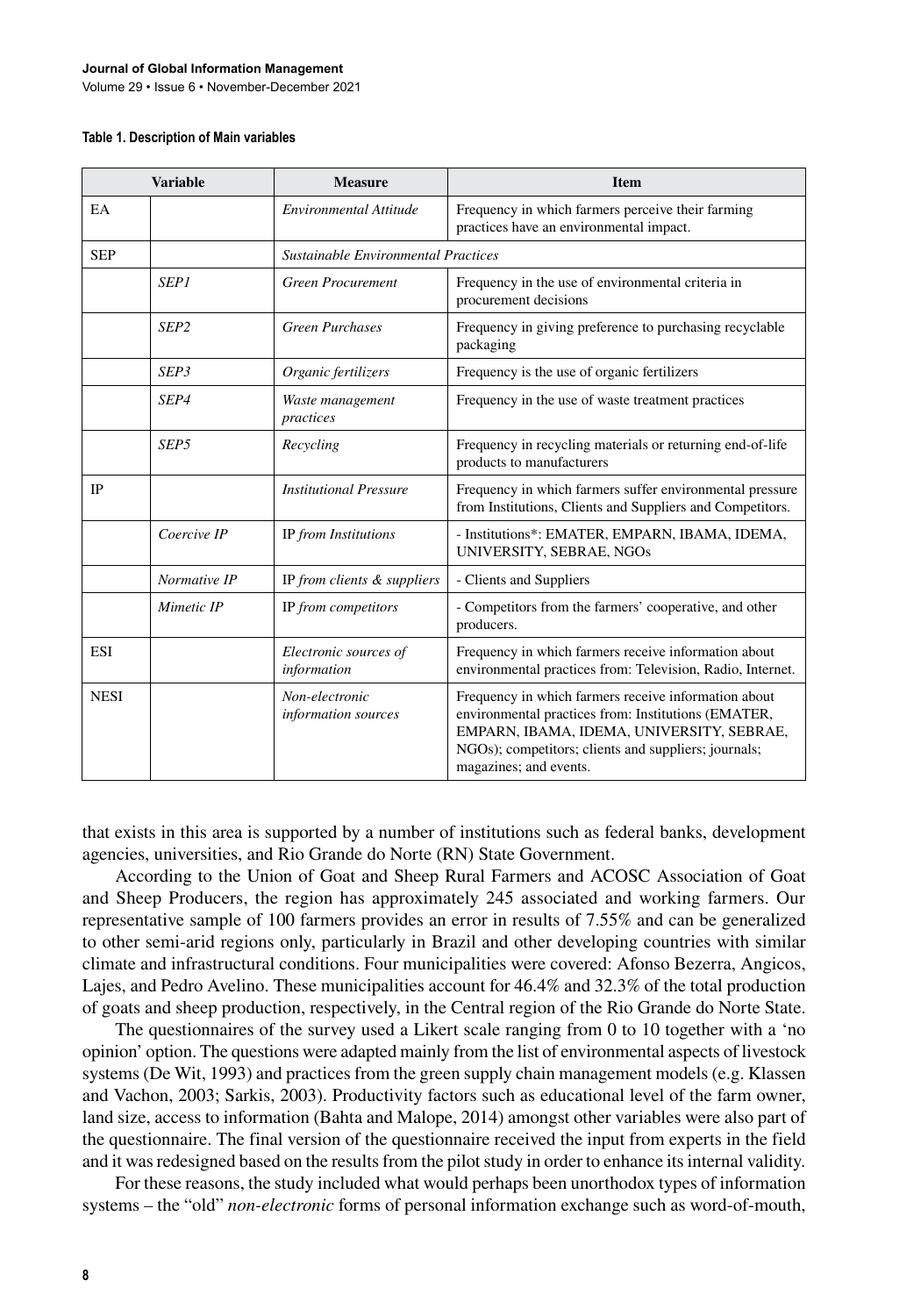magazines, and gathering events. Instead of focusing on computers, mobile phones, and internet, it became clear in our pilot study that TV and radio had to be included as the main *electronic information* sources within the context of least developed areas (where the penetration of internet is still very low).

The purpose of this paper lies with the importance of both institutional environmental pressure and information sources in determining attitude towards environmental practices, and how attitudes and institutional pressure affect environmental behavior. To this end we obtain the following variables (see Table 1).

## *4.1.1 Dependent Variables*

*Environmental attitude (EA)* is constructed as a global index considering the perceptions farmers have on the environmental impact of different business practices. These include the use of fertilizers, pesticides, and insecticides, harvesting forage, product storage, product transport, product consumption, livestock and production increase. The original scores were added and then standardized. Larger values indicate that farmers perceive their activities to cause greater impact on the environment.

Additionally, in order to quantify the *sustainable environmental practices (SEP) of the farm* we consider five different indicators (SEPs): (SEP1) use of environmental criteria in procurement decisions; (SEP2) preference to purchasing recyclable packages; (SEP3) use of organic fertilizers; (SEP4) use of waste or effluents treatment; and (SEP5) recycling materials or returning end-of-life products to manufacturers. These variables are constructed in the following way: for each practice, the variable takes the value of 1 if the farmers answers that she/he uses almost always or always that particular SEP and 0 otherwise.

## *4.1.2. Explanatory Variables and Controls*

*Institutional environmental pressure* is constructed as an index of a farmer's global perception of pressure towards environmental protection practices. The index is computed by adding the scores given by the farmers to the frequency they receive environmental protection pressure from different sources. The index is then rescaled, so that it takes values in a 0 to 1 range. Larger values indicate that a farmer perceives a high overall level of institutional pressure towards protecting the environment. We further distinguish between whether the environmental protection pressure received comes from relevant institutions for their business (*Coercive IP*), from the clients and suppliers (*Normative IP*), and from the cooperative and other producers (*Mimetic IP*).

With regard to the institutions mentioned in Table 1, it is important to highlight that these are governmental and non-governmental institutions. EMATER (Empresa de Assistência Técnica e Extensão Rural – State Corporation for Rural Engagement and Technical Assistance), EMPARN (Empresa de Pesquisa Agropecuária - State Agricultural Research Corporation), and SEBRAE (Serviço Brasileiro de Apoio às Micro e Pequenas Empresas – Brazilian Micro and Small Enterprises' Support Service) provide technical assistance for farmers and IBAMA (Instituto Brasileiro de Meio Ambiente e dos Recursos Naturais Renováveis – Brazilian Environmental Agency) and IDEMA (Instituto de Desenvolvimento Sustentável e Meio Ambiente do Rio Grande do Norte – Rio Grande do Norte State Agency for Sustainable Development and Environment) are the national and state environmental agencies, respectively.

With regard to *electronic Information sources*, we obtain a global index using the questions of the survey relative to the frequency in which farmers receive information about environmental practices from television, radio and internet and the frequency they use information systems. The index is also rescaled, taking values in a 0 to 1 range.

Similarly, the global index of *non-electronic information sources* is computed using the questions of the survey relative to the frequency in which farmers receive relevant information about environmental practices from other institutions, competitors, clients, suppliers, journals, magazines and attending talks and events. Scores from different items are added and then rescaled, so that the global index takes values between 0 and 1.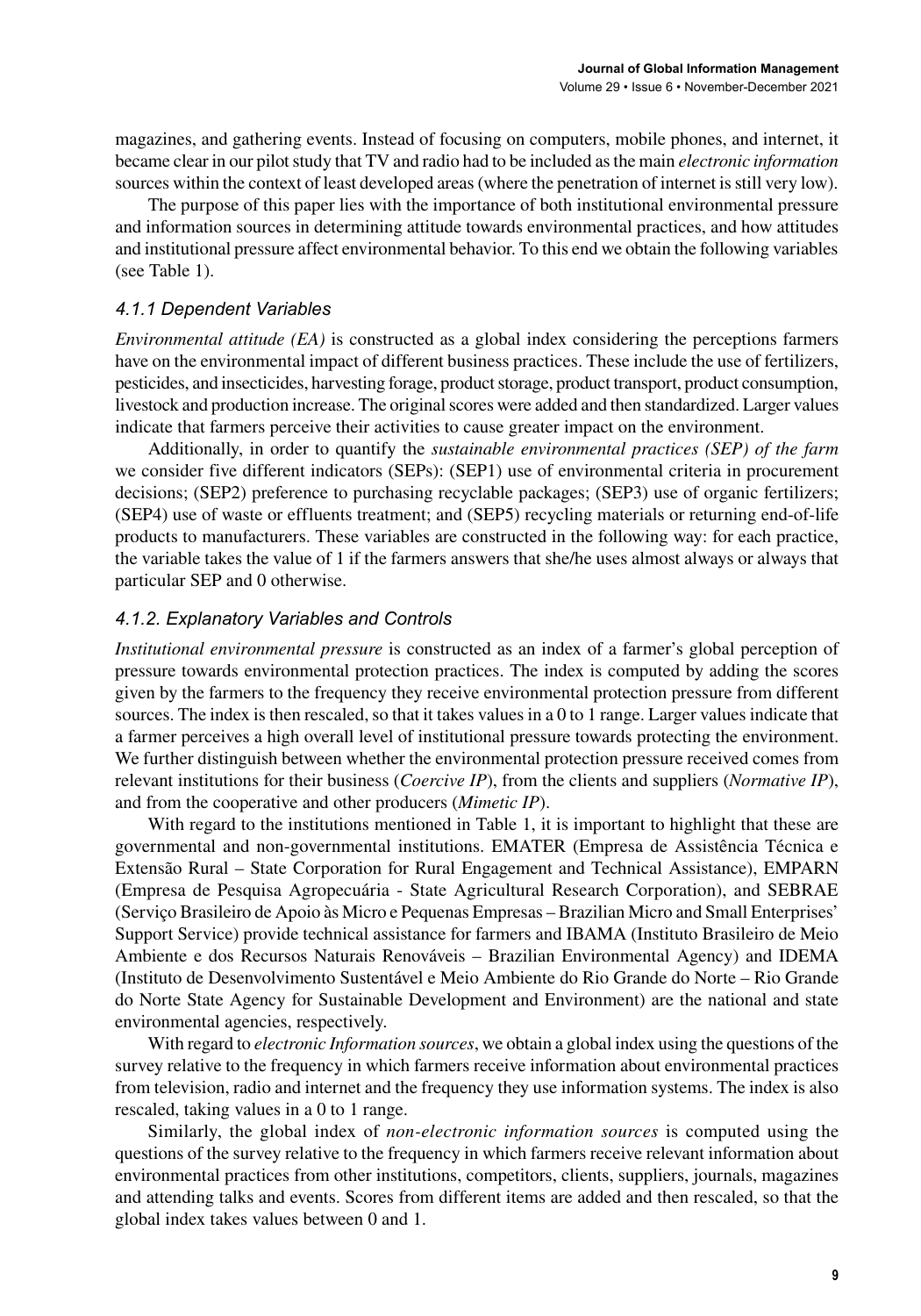Finally, we include other control variables: farm size, location, farmer's age, farmer's education, and the tenure status. Farm size (*Size*) is a dummy variable that takes the value of 1 if the farm is greater than 100 Hectares, 0 otherwise. Localization (*Location*) is also a dummy variable that takes the value of 1 if the farm is in the North (i.e. Afonso Bezerra and Pedro Avelino) and 0 otherwise. Farmer's tenure status (*Tenure*) is a dummy that takes the value of 1 if the farmer owns the farm, 0 otherwise. Farmer's age (*Age*) and education (*Education*) are both categorical variables. The education variable ranges from 1 to 8 with 1 corresponding to absence of education and 8 to a post-graduate degree. Instead, age varies between 5 age categories with 1 being less than 20 years and 5 more than 50 years with distance of 10 years between adjacent age categories.

A critical aspect of the sample (that in fact reflects the population of our study) is that the majority of these farms are for subsistence rather than for-profit business. This explains our research design and choice of dependent variables, which excludes other business measures of performance such as profit, return over investment, market size, product range, etc. Table 2 shows the main descriptive statistics with the average values by size and location. We observe that 40 percent of farms are large (more than 100 Ha.) while 60% of them are located in the North. On average, farmers have completed primary education and are above 30 years old. Regarding sustainable environmental practices (SEP), 39% use always and most of the times environmental criteria in procurement decisions, 41% give always preference to purchasing recyclable packages; 49% use organic fertilizers; 18% use waste or effluents treatments and 20% always recycle materials or return end-of-life products to manufacturers.

On average, large farms tend to adopt sustainable environmental practices more often than their small counterparts, with the exception of the use of organic fertilizers. Firms located in the North are also more proactive when it comes to adopting sustainable farming practices, with the exception of waste treatment. On average farms use very often more than 1 sustainable farming practice. Large farms experience a more proactive environmental attitude and receive more often environmental information from both Non-Electronic and Electronic information sources than small farms.

## **4.2. Analytical Models**

To test hypothesis H1 to H3, we use the following model in which institutional pressure (IP), electronic sources of information (ESI) and non-electronic sources of information (NESI) influence farmers' attitude towards sustainable farming practices.

$$
EA_i = \alpha_0 + \alpha_1 IP_i + \alpha_2 ESI_i + \alpha_3 NESI_i + \alpha_j X_i + \varepsilon_1
$$
\n<sup>(1)</sup>

The vector X represents a set of controls for farm size, location, farmer's age, and education; and  $\varepsilon$  is the error term. In order to test the relationship between farmers' attitude towards environment and institutional pressure upon pro-environmental behavior as suggested in hypothesis H4 and H5, we use the following model:

$$
SEP_i^j = \beta_0 + \beta_1 EA_i + \beta_2 IP_i + \beta_j X_i + \varepsilon_i
$$
\n<sup>(2)</sup>

Where S*EP* is the farm's sustainable environmental practices, *EA* represents farmer's attitude towards environment and IP refers to institutional pressure. The vector *X* represents a set of controls for farm size, location, farmer's age, and education; and ε is the error term. Given the discrete nature of the dependent variable (SEP), we employ a probit model with maximum likelihood estimation to assess the effect of EA and IP on the probability to adopt environmental practices at the farm. Because the Probit model specified above is only concerned with the probability of adoption of SEPs, no distinction is made between those farmers who adopt one practice and those who use different SEPs in combination.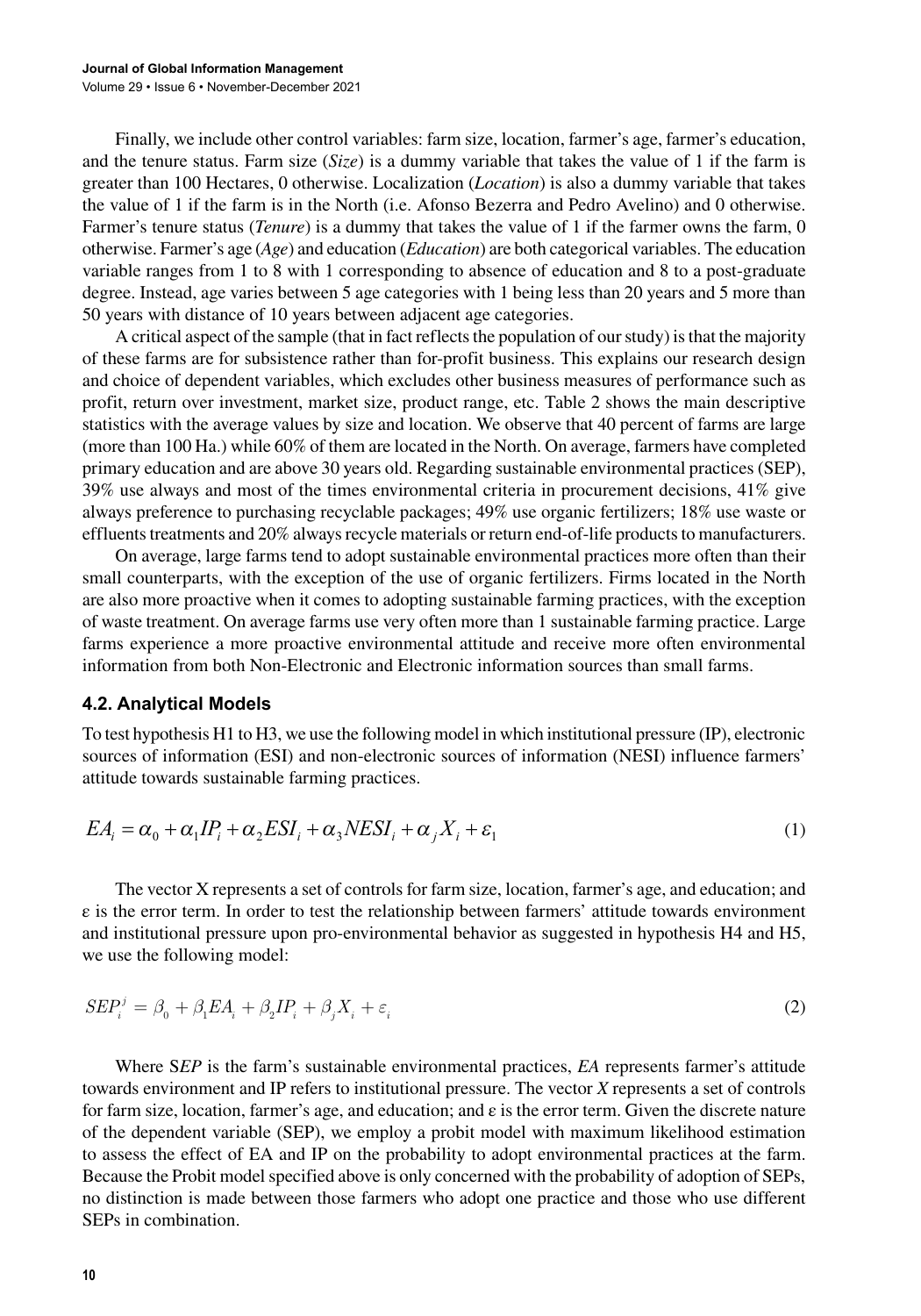| Variable         | Mean  | Std. dev. | Min          | Max          | Mean by size |       | Mean by location |       |
|------------------|-------|-----------|--------------|--------------|--------------|-------|------------------|-------|
|                  |       |           |              |              | Small        | Large | South            | North |
| <b>SEP1</b>      | 0.388 | 0.490     | $\Omega$     | 1            | 0.316        | 0.487 | 0.342            | 0.417 |
| SEP <sub>2</sub> | 0.415 | 0.495     | $\mathbf{0}$ | $\mathbf{1}$ | 0.357        | 0.514 | 0.343            | 0.458 |
| SEP3             | 0.490 | 0.502     | $\Omega$     | $\mathbf{1}$ | 0.544        | 0.425 | 0.487            | 0.492 |
| SEP4             | 0.184 | 0.389     | $\Omega$     | 1            | 0.140        | 0.250 | 0.308            | 0.102 |
| SEP5             | 0.100 | 0.302     | $\Omega$     | 1            | 0.086        | 0.100 | 0.050            | 0.133 |
| EA               | 0.410 | 0.216     | $\Omega$     | 1            | 0.413        | 0.426 | 0.355            | 0.448 |
| EP               | 0.170 | 0.243     | $\Omega$     | 1            | 0.122        | 0.253 | 0.194            | 0.155 |
| ESI              | 0.361 | 0.206     | $\Omega$     | 1            | 0.322        | 0.442 | 0.425            | 0.318 |
| <b>NESI</b>      | 0.276 | 0.269     | $\mathbf{0}$ | 1            | 0.226        | 0.354 | 0.305            | 0.256 |
| Size             | 0.408 | 0.494     | $\Omega$     | 1            | 0.000        | 1.000 | 0.641            | 0.254 |
| Location         | 0.594 | 0.494     | $\Omega$     | $\mathbf{1}$ | 0.759        | 0.375 | 0.000            | 1.000 |
| Age              | 3.660 | 1.163     | 1            | 5            | 3.446        | 3.974 | 3.763            | 3.593 |
| Education        | 3.388 | 1.756     | 1            | 8            | 2.893        | 4.025 | 3.538            | 3.288 |
| <b>Tenure</b>    | 0.822 | 0.385     | $\Omega$     | 1            | 0.776        | 0.900 | 0.780            | 0.850 |

#### **Table 2. Descriptive Statistics**

Notes: Variable deðnitions are provided in Section 4.1.

Following previous literature (Wollni et al., 2010), we also use the number of SEPs adopted as dependent variable. The count nature of the dependent variable suggests the use of a Poisson regression model and/or a Negative Binomial model. A restriction in the Poisson model is that it sets the variance equal to the mean. However, this restriction is often not realistic as in practice the conditional variance tends to exceed the mean, resulting in an over-dispersion problem (Cameron and Trivedi, 1986). Instead, the Negative Binomial Regression Model deals with this problem by allowing the variance to exceed the mean.

## **5. DISCUSSION OF FINDINGS**

This section presents the empirical results obtained from the estimation of models (1) and (2). Estimates of different specifications of Model 1 are presented in Table 3. With regard to Model 1, we checked that our model fulfills the basic requirements to yield a robust OLS Estimation\*. Analysis of the variance inflation factors (VIF) suggests we do not have problems of multicollinearity. Problems of heteroskedasticity are addressed using robust standard errors. Moreover, a Ramsey (1969) test for omitted explanatory variables was performed, results of which are presented in Table 3, and no significant misspecification was detected.

Column (1) of Table 3 shows the results from the basic specification of Model (1) using OLS with robust standard errors. We observe that both environmental institutional pressure (IP) and non-electronic information sources (NESI) exert a positive and significant effect in the farmers' environmental attitude. When we disaggregate the different forms of institutional pressure into coercive, normative, and mimetic, we observe that, independently, these are positively related to a positive environmental attitude. However, when included simultaneously (column 5), coercive and normative pressures are positively and significantly related to farmers' environmental attitude; while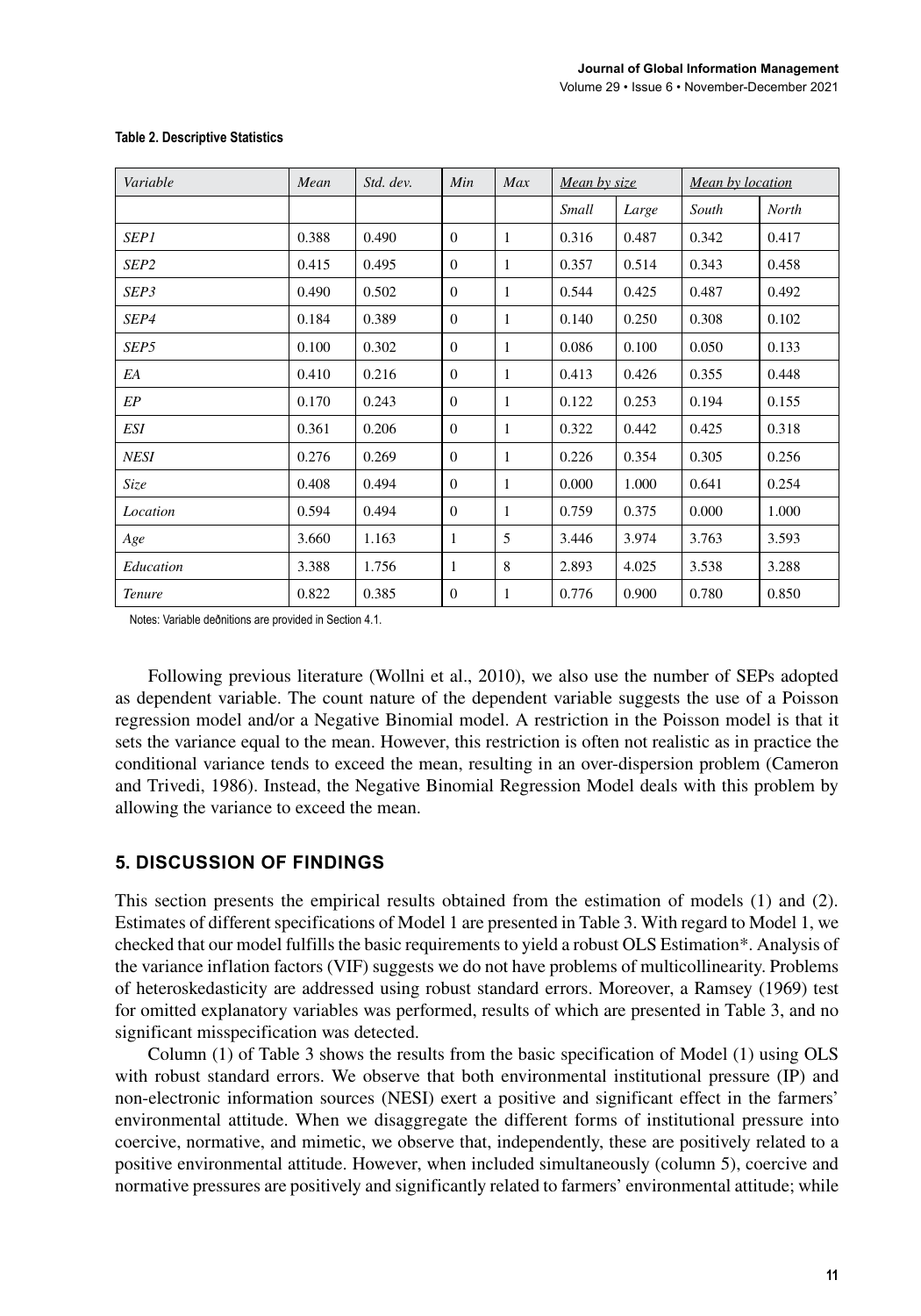mimetic pressure seems to affect negatively their attitude. These results confirm Hypothesis 1a and 1b, but not 1c.

Similar to Gholami et al.'s (2013) findings for a sample of firms in Malaysia, our results suggest 'coercive' pressure from government and regulatory bodies has a significant and positive impact on farmers' pro-environmental attitude while 'mimetic' pressure from competitors does not; it has a significant but negative impact on attitude, once we control for the effect of other types of institutional pressure. Mimetic pressure is normally the firm's response to uncertainty when the course of action is unclear (Chen et al., 2008). It occurs because many other firms (including competitors) have adopted a sustainable farming practice and the positive impacts achieved because of this action.

The findings suggest the perceived success of the competitors did not influence farmers' attitude positively. This could be because sustainable farming practices are a relatively recent phenomenon in developing countries like Brazil, India and Malaysia, and therefore mimetic pressure is rare and less likely to influence farmers' attitude. This might change when more farmers adopt sustainable farming practices and early adopters demonstrate a favorable economic, environmental, social outcome on business. Nevertheless, the finding about the influence of mimetic pressure is unexpected.

With regard to the impact of non-electronic information sources on sustainable agriculture, the results presented in Table 3 show that, the impact of face-to-face or non-technology based sources, such as information obtained from institutions, clients, competitors, events or that obtained from journals and magazines appears to be significantly positive in all specification, supporting Hypothesis 2.

Farmers are under normative pressure (from customers and suppliers) to reduce their negative environmental impacts and it seems this kind of pressure has a significant and positive impact on farmers' attitude in Brazil. Additionally, coercive pressure from policymakers and national environmental institutions combined with the dissemination of relevant and updated information on sustainable farming practices via non-electronic media (e.g. journals, magazines, and agricultural extension and advisory services) is very important because business incentives (or mimetic pressure) are lacking.

One explanation for this finding could be that TV and Radio are commonly used but the information disseminated via these media can be too general for practical use for farmers, as mentioned earlier. The alternative is agriculture extension programs in which trained agents communicate information about sustainable farming practices to farmers through individual face-to-face interaction. Without the involvement of a human mediator, the information (via TV and Radio) tends to reach to a small number of farmers (Ghandi et al., 2009). In an experiment in India, Ghandi et al. (2009) used video content as a basis for mediated instruction in order to increase effectiveness of agriculture extension agents by ensuring that farmers are engaged. Via this method, they were able to multiply the value of extension agents by a factor of 10 times per dollar spent. Limiting the Electronic information sources to widely available sources such as radio and television, Das (2014) found that only 11 percent of the farm households use at least one source of these Electronic sources, to access agricultural information in India.

Morris (2004) explains lack of assistance with environmental management tasks can lead to frustration and farmers eventually leave the initiatives. Farmers, whose knowledge of environmental management is generally seen to be dependent on environmental experts, or extension agents, to teach them how to effectively implement the practices (Wilson and Hart, 2001).

Regarding other controls, the results presented in Table 3 show that farm size, farmer's age education and ownership status are not related to environmental attitude, while farms located in the North show on average a more positive attitude towards adoption of sustainable farming practices. Nunes et al. (2014) found that the south was better than the North, but the analysis was done via t-tests with no control for age and education. The reason for the finding of the current study is that North had a higher number of respondents from poorer settlements that could depend on collective procurement. By doing so they all could be using a standard procurement process that ended up being described as greener in the survey. In addition, the level of autonomy, expertise, and effectiveness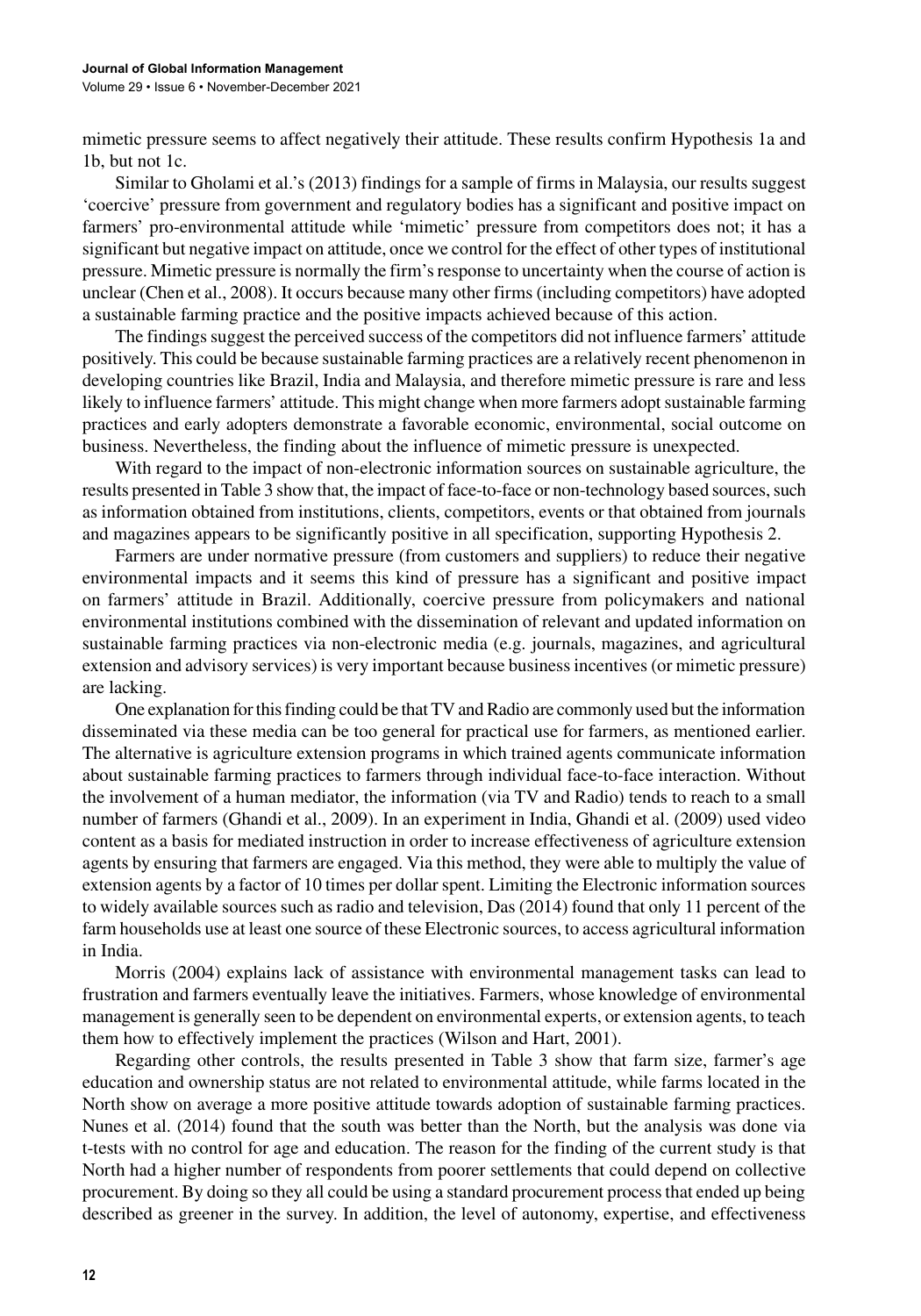|                     | (1)        | (2)       | (3)        | (4)       | (5)       |
|---------------------|------------|-----------|------------|-----------|-----------|
| $\rm IP$            | $0.302***$ |           |            |           |           |
|                     | (0.114)    |           |            |           |           |
| Coercive IP         |            | $0.234**$ |            |           | $0.235**$ |
|                     |            | (0.107)   |            |           | (0.102)   |
| Normative IP        |            |           | $0.303***$ |           | $0.376**$ |
|                     |            |           | (0.104)    |           | (0.148)   |
| Mimetic IP          |            |           |            | $0.204*$  | $-0.286*$ |
|                     |            |           |            | (0.109)   | (0.167)   |
| <b>ESI</b>          | $-0.132$   | $-0.154$  | $-0.090$   | $-0.095$  | $-0.155$  |
|                     | (0.162)    | (0.168)   | (0.163)    | (0.173)   | (0.164)   |
| <b>NESI</b>         | $0.289**$  | $0.342**$ | $0.264*$   | $0.314**$ | $0.297*$  |
|                     | (0.144)    | (0.131)   | (0.148)    | (0.157)   | (0.159)   |
| Size                | $-0.034$   | $-0.024$  | $-0.027$   | $-0.034$  | $-0.011$  |
|                     | (0.057)    | (0.057)   | (0.055)    | (0.058)   | (0.056)   |
| Location            | $0.089*$   | $0.082*$  | $0.099**$  | $0.102**$ | $0.075*$  |
|                     | (0.047)    | (0.048)   | (0.046)    | (0.046)   | (0.045)   |
| Age                 | 0.023      | 0.017     | 0.026      | 0.016     | 0.028     |
|                     | (0.019)    | (0.019)   | (0.020)    | (0.019)   | (0.019)   |
| Education           | 0.004      | 0.002     | 0.008      | 0.010     | $-0.001$  |
|                     | (0.015)    | (0.015)   | (0.015)    | (0.016)   | (0.016)   |
| Owner               | 0.034      | 0.040     | 0.032      | 0.032     | 0.041     |
|                     | (0.055)    | (0.055)   | (0.056)    | (0.058)   | (0.055)   |
| Constant            | $0.169*$   | $0.196**$ | 0.144      | $0.175*$  | $0.167*$  |
|                     | (0.091)    | (0.091)   | (0.101)    | (0.097)   | (0.094)   |
| <b>Observations</b> | 95         | 95        | 95         | 95        | 95        |
| $\mathbb{R}^2$      | 0.341      | 0.322     | 0.361      | 0.300     | 0.394     |
| F                   | 11.892     | 8.925     | 8.215      | 8.677     | 11.408    |
| p-value             | [0.000]    | [0.000]   | [0.000]    | [0.000]   | [0.000]   |
| Ramsey-test         | 1.33       | 1.36      | 2.31       | 1.70      | 1.47      |
| p-value             | [0.27]     | [0.26]    | [0.08]     | [0.17]    | [0.22]    |

#### **Table 3. The Influence of Institutional Pressure and Information sources on Environmental Attitude**

Notes: The dependent variable is Environmental attitude (EA). \*\*\* means significant at 1%, \*\* at 5%, \* at 10%. Robust standard errors in parenthesis. Variable deðnitions are provided in Section 4.1.

of the supporting institutions can also be a factor that justify the significant influence of location in the study.

In Table 4, we present the results from estimating Model (2), given the nature of the dependent variable  $(SEP_j)$ , we employ a probit model with maximum likelihood estimation<sup>2</sup> to assess the impact of environmental attitude and institutional pressure on the probability to adopt a specific environmental practice at the farm. In the table, we present the marginal effects  $(\partial \hat{p} / \partial x)$ , i.e. the *ceteris paribus*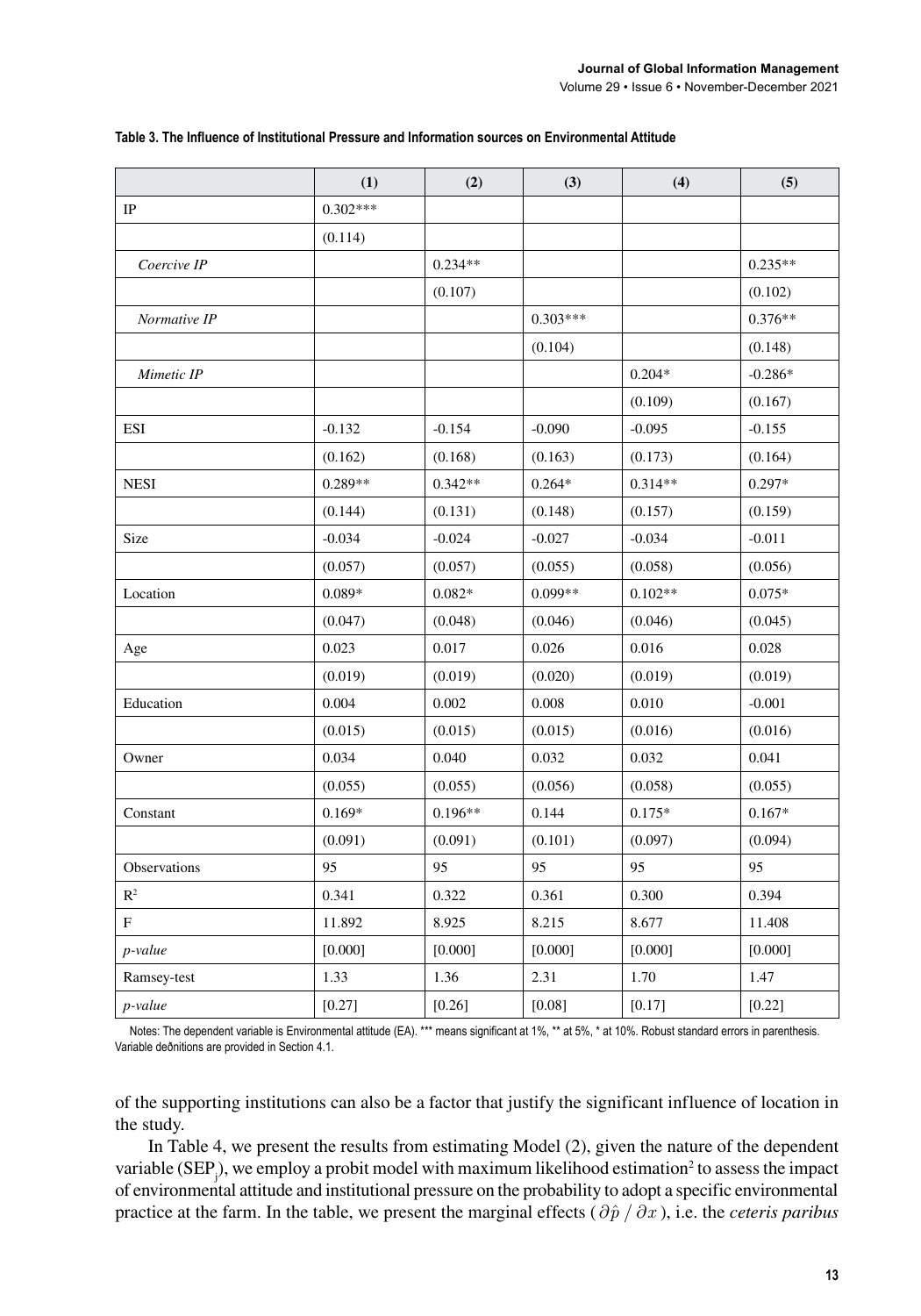change in the probability that a farm adopts a particular environmental practice with respect to a change in each determining variable.

When testing the determinants of adopting environmental practices, our results show significant heterogeneity. In other words, different factors influence the adoption of different environmental practices. When testing Hypothesis 4, in three practices, green procurement (SEP1), use or organic fertilizers (SEP3), and recycling (SEP5), we find that a positive attitude towards sustainable farming leads to a greater likelihood of adopting and implementing sustainable farming practices. These three practices (SEP 1, SEP 3, and SEP 5) tend to combine win-win solutions (mainly cost reduction or increased revenue) opposed to others that are require larger investments (waste treatment) or small or even no performance gains (recycled packaging). For instance, those with a more pro-environmental attitude are 46% more likely to adopt environmental criteria in procurement decisions (SEP1). Also, older, more educated farmers and those not owning the farm are more likely to adopt SEP1.

Institutional pressure, on the other hand, is positively related to green procurement (SEP1) and green purchases (SEP2). However, it does not show any significant relationship with adoption for the other three environmental practices considered. When distinguishing between different types of institutional pressure, we find that coercive institutional pressure has a positive and significant effect on the adoption of green procurement and green purchases, but normative and mimetic pressures have no significant effect on environmental practices adoption.

This is likely to be explained due to the coercive pressure on the rural producers' associations and the collective procurement processes. It is in fact much easier to influence purchasing criteria and behavior when the producers use a centralized agent (their association) to buy the inputs for their farms. Indeed, collective action is not only common but also effective to enhance farmers' competitiveness, access to information, inputs, and new markets (Markelova et al., 2009).

**Number of SEPs Adopted:** The estimation results, coefficient estimates and marginal effects, of the Poisson and Negative Binomial specifications are presented in Table 6. The results indicate a high degree of uniformity regarding the sign and size of the parameter estimates and statistical significance for both specifications. With the Poisson regression model, if over-dispersion is present then estimates are inefficient and standard errors are biased downward. Testing for over-dispersion, we obtain that the null hypothesis of equivalence between the conditional mean and variance of the dependent variable cannot be rejected. Therefore, the Poisson model estimation is preferred to the Negative Binomial model estimation.

The results presented in Table 6, thus, reveal that the number of SEPs adopted increases with more positive attitude towards sustainable farming practices and greater institutional pressure. Interestingly, the rest of controls are not significantly related to the number of SEPs adopted. In sum, our results confirm that having a positive attitude toward sustainable farming practices, not only increases the likelihood of adopting sustainable farming practices but also to adopt several of them simultaneously.

# **6. CONCLUDING REMARKS**

## **6.1 Theoretical and Practical Implications**

This paper proposed and tested a research model based on theory of reasoned action and institutional theory to investigate whether non-electronic and electronic information sources on sustainable farming practices together with the institutional pressures from different bodies impact adoption of sustainable farming practices among Brazilian farmers in semi-arid regions. We found that normative pressure from national environmental institutions, and coercive pressure from clients and suppliers has a significant and positive impact on farmers' attitude towards sustainable farming practices while mimetic pressure from competitors does not. We also found that the impact of non-electronic information sources such as journals and magazines on farmers' attitude towards sustainable farming practices was positive while the impact of electronic information sources was not.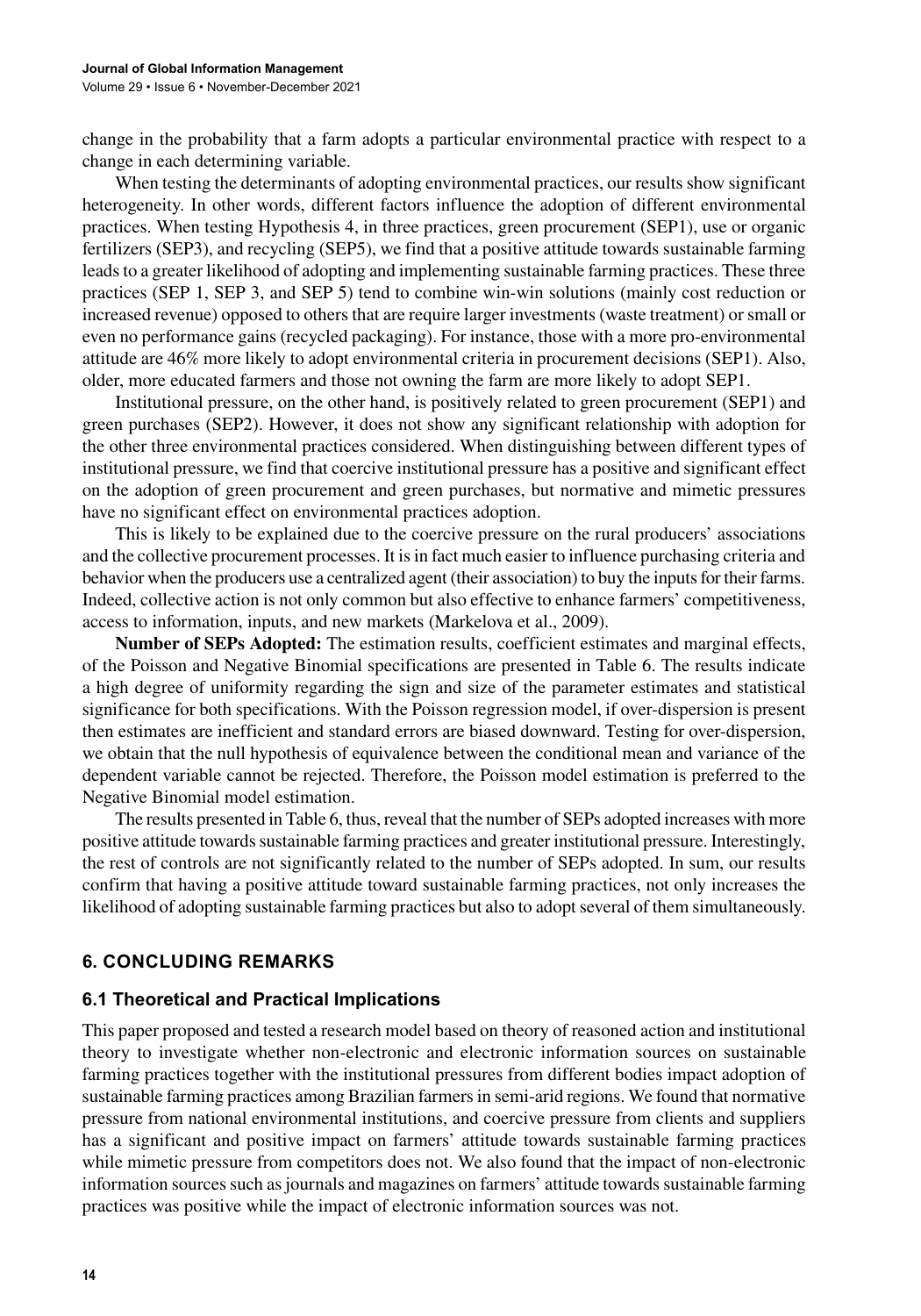|                | SEP1                            | SEP <sub>2</sub>                | SEP3                            | SEP4                            | SEP <sub>5</sub>                |
|----------------|---------------------------------|---------------------------------|---------------------------------|---------------------------------|---------------------------------|
|                | $\partial \hat{p} / \partial x$ | $\partial \hat{p} / \partial x$ | $\partial \hat{p} / \partial x$ | $\partial \hat{p} / \partial x$ | $\partial \hat{p} / \partial x$ |
|                | (1)                             | (2)                             | (3)                             | (4)                             | (5)                             |
|                |                                 |                                 |                                 |                                 |                                 |
| EΑ             | $0.462**$                       | 0.253                           | $0.486*$                        | 0.239                           | $0.255**$                       |
|                | (0.194)                         | (0.266)                         | (0.259)                         | (0.218)                         | (0.118)                         |
| IP             | $0.640***$                      | $0.872***$                      | $-0.005$                        | $-0.017$                        | $-0.061$                        |
|                | (0.220)                         | (0.212)                         | (0.263)                         | (0.200)                         | (0.125)                         |
| Size           | 0.061                           | 0.067                           | $-0.093$                        | 0.054                           | 0.061                           |
|                | (0.098)                         | (0.117)                         | (0.122)                         | (0.097)                         | (0.072)                         |
| Location       | $0.217**$                       | $0.223**$                       | $-0.054$                        | $-0.200**$                      | $0.128**$                       |
|                | (0.094)                         | (0.105)                         | (0.112)                         | (0.085)                         | (0.065)                         |
| Age            | $0.067*$                        | 0.046                           | $-0.049$                        | 0.027                           | $-0.005$                        |
|                | (0.038)                         | (0.048)                         | (0.051)                         | (0.037)                         | (0.029)                         |
| Education      | $0.071***$                      | 0.015                           | $-0.048$                        | $-0.025$                        | 0.014                           |
|                | (0.024)                         | (0.031)                         | (0.034)                         | (0.027)                         | (0.019)                         |
| Owner          | $-0.289***$                     | $-0.114$                        | 0.043                           | $-0.070$                        | $-0.092$                        |
|                | (0.087)                         | (0.129)                         | (0.162)                         | (0.108)                         | (0.069)                         |
|                |                                 |                                 |                                 |                                 |                                 |
| Observations   | 93                              | 90                              | 94                              | 94                              | 95                              |
| Log likelihood | -41.999                         | $-53.652$                       | $-61.438$                       | $-40.880$                       | $-24.468$                       |

#### **Table 4. Marginal effects of Probit Models explaining Environmental Practices Adoption**

Notes: \*\*\* means significant at 1%, \*\* at 5%, \* at 10%. Standard errors in parenthesis. Variable deðnitions are provided in Section 4.1.

Despite the potential of information and communication technologies to change the lives of people in rural areas, our paper shows that farmers still heavily rely on older and more traditional information sources. In addition, their behavior may not be easily changed through the ubiquitous TV and Radio ads and programs in rural areas. The resistance to use computers, smartphones, and other factors will obstruct access to information on the internet in the short term. Hence this study contributes to a better understanding of this intractable reality when trying to transfer knowledge to least-developed regions and poorly educated people through new forms of technology.

Our findings are in line with the findings of Zeweld et al. (2017) on a sample of farmers in Ethiopia. They found attitude, normative pressure and training (such as short-term training, workshops, agricultural field days, experience sharing, on-farm demonstrations and exposure visits) positively explain Ethiopia farmers' intentions to adopt sustainable farming practices. Zeweld et al (2017) also found information from the media (either electronic or non-electronic information sources such as television, radio, telephone, newspapers and magazines) did not have any significant impact on Ethiopians farmers' intention.

#### **Research Implications**

The study has important research implications. First, most of the previous research within the context of pro-environmental behavior has focused on '*intentions'* rather than '*actual behaviors'*. However, it is more convincing to use self-reported 'actual behavior', because that is the ultimate goal of these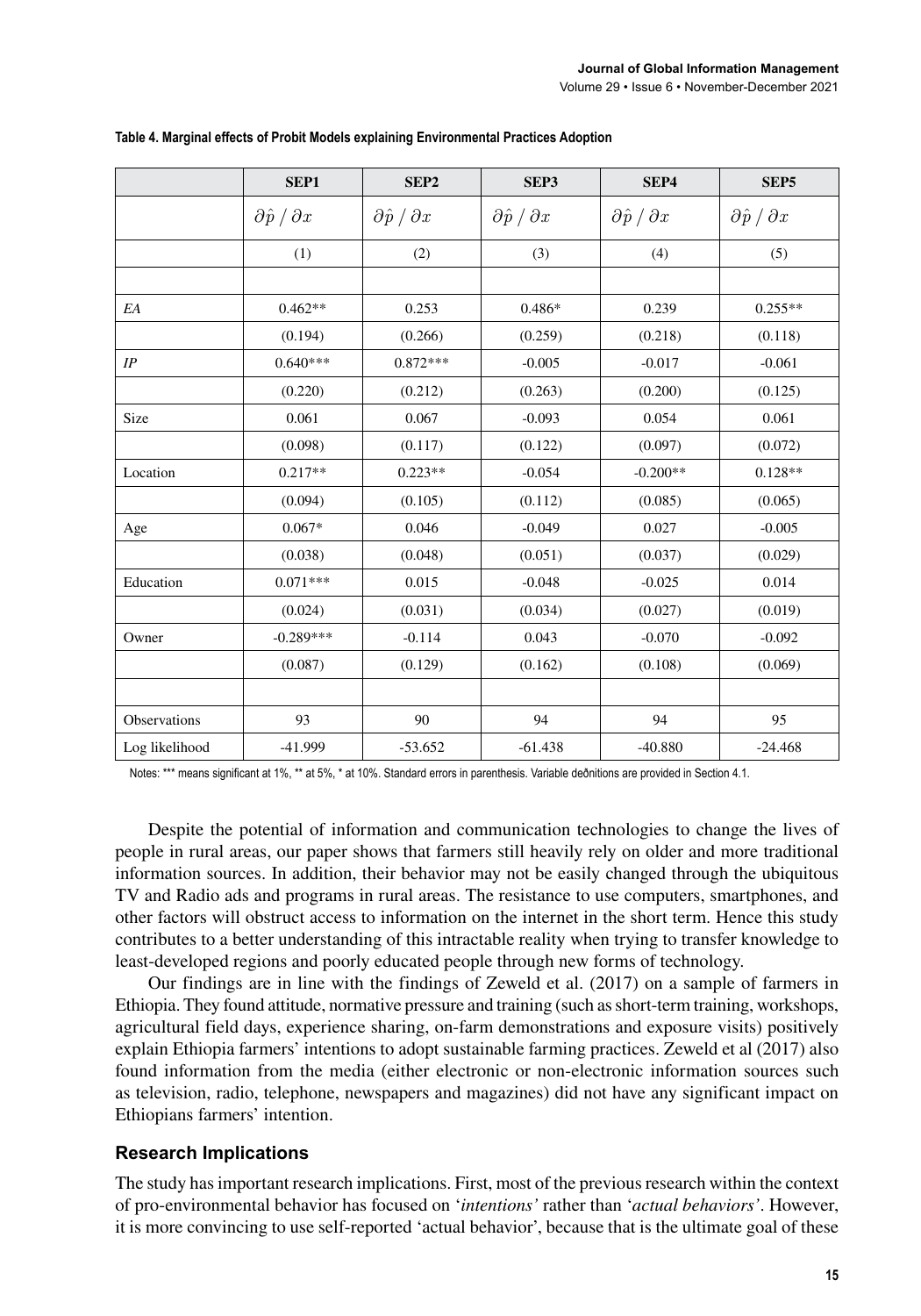#### **Journal of Global Information Management**

Volume 29 • Issue 6 • November-December 2021

|                | SEP1                            | SEP <sub>2</sub>                | SEP3                            | SEP4                            | SEP <sub>5</sub>                |
|----------------|---------------------------------|---------------------------------|---------------------------------|---------------------------------|---------------------------------|
|                | $\partial \hat{p} / \partial x$ | $\partial \hat{p} / \partial x$ | $\partial \hat{p} / \partial x$ | $\partial \hat{p} / \partial x$ | $\partial \hat{p} / \partial x$ |
|                | (1)                             | (2)                             | (3)                             | (4)                             | (5)                             |
|                |                                 |                                 |                                 |                                 |                                 |
| EA             | $0.482**$                       | 0.321                           | 0.438                           | 0.269                           | 0.149                           |
|                | (0.208)                         | (0.275)                         | (0.270)                         | (0.222)                         | (0.128)                         |
| Coercive IP    | $0.431**$                       | $0.931***$                      | $-0.347$                        | $-0.010$                        | $-0.115$                        |
|                | (0.212)                         | (0.255)                         | (0.291)                         | (0.242)                         | (0.153)                         |
| Normative IP   | 0.138                           | 0.156                           | 0.017                           | $-0.175$                        | 0.226                           |
|                | (0.245)                         | (0.296)                         | (0.349)                         | (0.275)                         | (0.186)                         |
| Mimetic IP     | 0.037                           | $-0.351$                        | 0.453                           | 0.144                           | $-0.077$                        |
|                | (0.344)                         | (0.382)                         | (0.430)                         | (0.318)                         | (0.237)                         |
| Size           | 0.062                           | 0.098                           | $-0.131$                        | 0.051                           | 0.054                           |
|                | (0.099)                         | (0.116)                         | (0.125)                         | (0.099)                         | (0.064)                         |
| Location       | $0.197**$                       | $0.179*$                        | $-0.016$                        | $-0.195**$                      | $0.163**$                       |
|                | (0.096)                         | (0.106)                         | (0.115)                         | (0.085)                         | (0.071)                         |
| Age            | $0.066*$                        | 0.032                           | $-0.039$                        | 0.021                           | 0.007                           |
|                | (0.040)                         | (0.049)                         | (0.053)                         | (0.036)                         | (0.031)                         |
| Education      | $0.065***$                      | $-0.000$                        | $-0.036$                        | $-0.024$                        | 0.015                           |
|                | (0.024)                         | (0.032)                         | (0.036)                         | (0.027)                         | (0.017)                         |
| Owner          | $-0.278***$                     | $-0.091$                        | 0.019                           | $-0.077$                        | $-0.111$                        |
|                | (0.086)                         | (0.129)                         | (0.159)                         | (0.106)                         | (0.069)                         |
|                |                                 |                                 |                                 |                                 |                                 |
| Observations   | 93                              | 90                              | 94                              | 94                              | 95                              |
| Log likelihood | $-38.11$                        | $-47.38$                        | $-60.41$                        | $-40.62$                        | $-23.10$                        |

Notes: For variable definition, see Table 1. \*\*\* means significant at 1%, \*\* at 5%, \* at 10%. Standard errors in parenthesis.

studies, rather than 'intentions' (Davies et al., 2002; Rokka and Usitalo, 2008). Therefore, this study focused on actual behavior rather than intention. This study also allows us to critically evaluate the relevance of the previous research on adoption of environmentally friendly practices in the agriculture sector for regions beyond Western Europe and North America (and in the context of least developed countries such as Brazil).

This paper sheds light on farmers' information-seeking behavior and its influence on the adoption of sustainable farming practices. It opens new opportunities for research on the strategies of connecting rural areas to relevant electronic content for sustainability. A substantial part of food production still happens in small farms, hence, there is a need to capture and share information with them in order to enhance food security and ecological sustainability of semi-arid lands.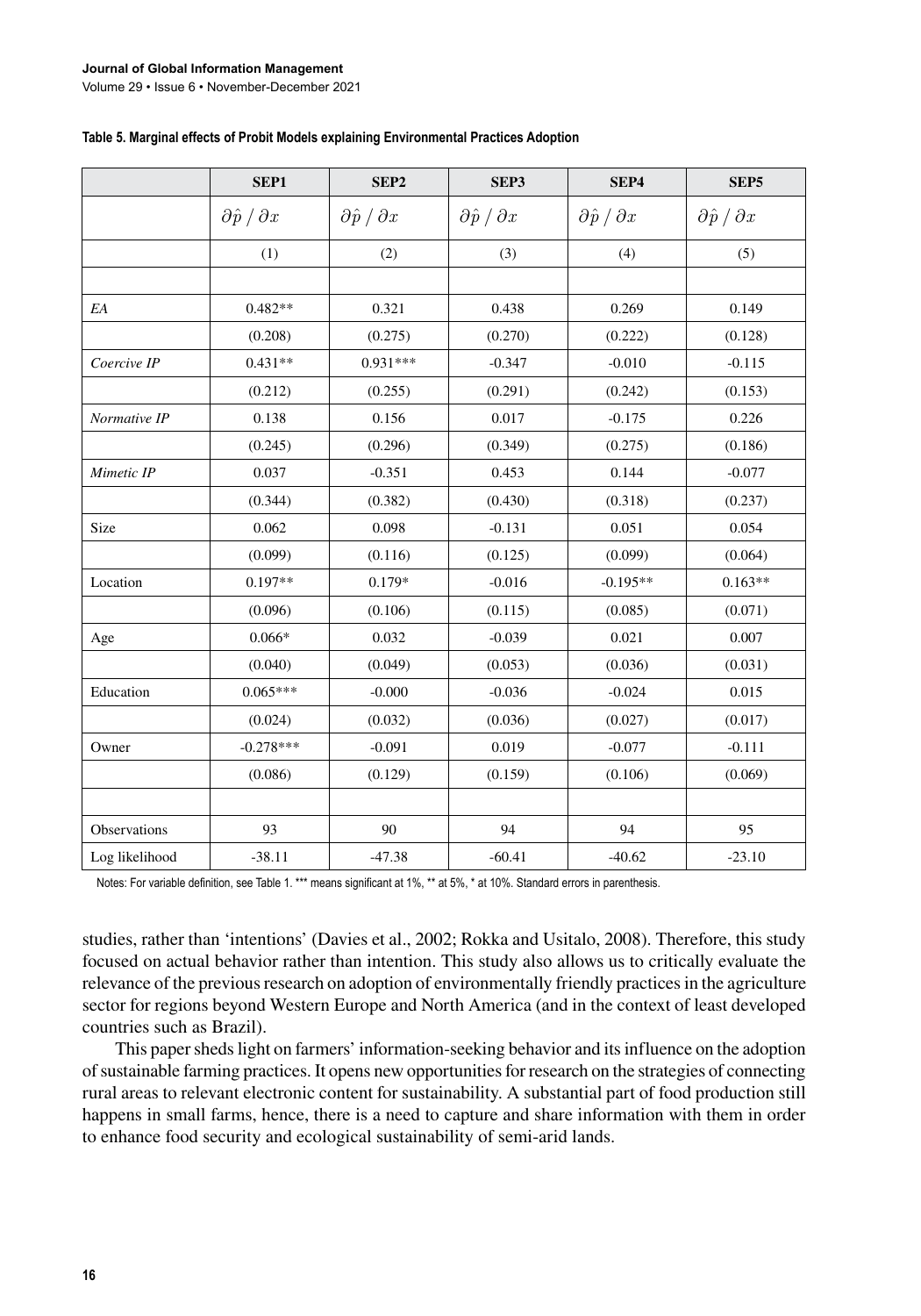|                |              | Poisson                         | <b>Negative Binomial</b> |                                 |  |
|----------------|--------------|---------------------------------|--------------------------|---------------------------------|--|
|                | Coefficients | Marginal Effect                 | Coefficients             | Marginal Effect                 |  |
|                | $\beta$      | $\partial \hat{p} / \partial x$ | $\beta$                  | $\partial \hat{p} / \partial x$ |  |
|                | (1)          | (2)                             | (3)                      | (4)                             |  |
| EA             | 1.253***     | 1.930***                        | $1.253***$               | 1.930***                        |  |
|                | (0.437)      | (0.669)                         | (0.437)                  | (0.669)                         |  |
| IP             | $0.607**$    | $0.936**$                       | $0.607**$                | $0.936**$                       |  |
|                | (0.303)      | (0.463)                         | (0.303)                  | (0.463)                         |  |
| Size           | 0.026        | 0.040                           | 0.026                    | 0.040                           |  |
|                | (0.202)      | (0.312)                         | (0.202)                  | (0.312)                         |  |
| Location       | 0.132        | 0.203                           | 0.132                    | 0.203                           |  |
|                | (0.199)      | (0.303)                         | (0.199)                  | (0.303)                         |  |
| Age            | 0.110        | 0.169                           | 0.110                    | 0.169                           |  |
|                | (0.072)      | (0.114)                         | (0.072)                  | (0.114)                         |  |
| Education      | 0.079        | 0.122                           | 0.079                    | 0.122                           |  |
|                | (0.060)      | (0.094)                         | (0.060)                  | (0.094)                         |  |
| Owner          | $-0.345$     | $-0.531$                        | $-0.345$                 | $-0.531$                        |  |
|                | (0.242)      | (0.377)                         | (0.242)                  | (0.377)                         |  |
| Constant       | $-0.780**$   |                                 | $-0.780**$               |                                 |  |
|                | (0.372)      |                                 | (0.372)                  |                                 |  |
| log(alpha)     |              |                                 | $-16.169***$             |                                 |  |
|                |              |                                 | (0.872)                  |                                 |  |
|                |              |                                 |                          |                                 |  |
| Observations   | 87           |                                 | 87                       |                                 |  |
| Log likelihood | $-124.106$   |                                 | $-124.106$               |                                 |  |

#### **Table 6. Poisson and Negative Binomial Results**

Notes: \*\*\* means significant at 1%, \*\* at 5%, \* at 10%. Standard errors in parenthesis. Variable deðnitions are provided in Section 4.1.

## **Policy Implications**

The findings have important policy implications. Higher participation by farmers is essential for improving the effectiveness of sustainable farming practices. In order to achieve this objective, it is necessary to study the farmers' decision-making process with regards to adoption of such practices (Mettepenningen et al., 2013). In other words, we need a better understanding of the behavior of farmers in order to design effective intervention strategies to accelerate the adoption of sustainable farming practices and the adaptation to climate change. For instance, Ekbia and Evans (2009) found that landowners may trust more on information coming from a family member instead of TV or radio station. In other words, the same information coming from different sources may have different meanings to farmers (Ekbia and Evans, 2009).

National and local organizations such as IBAMA, SEBRAE, EMATER, EMPARN, and IDEMA<sup>3</sup> can influence the attitude and behavior of Brazilian farmers by the dissemination of information on sustainable farming practices via non-electronic information sources and regulations while the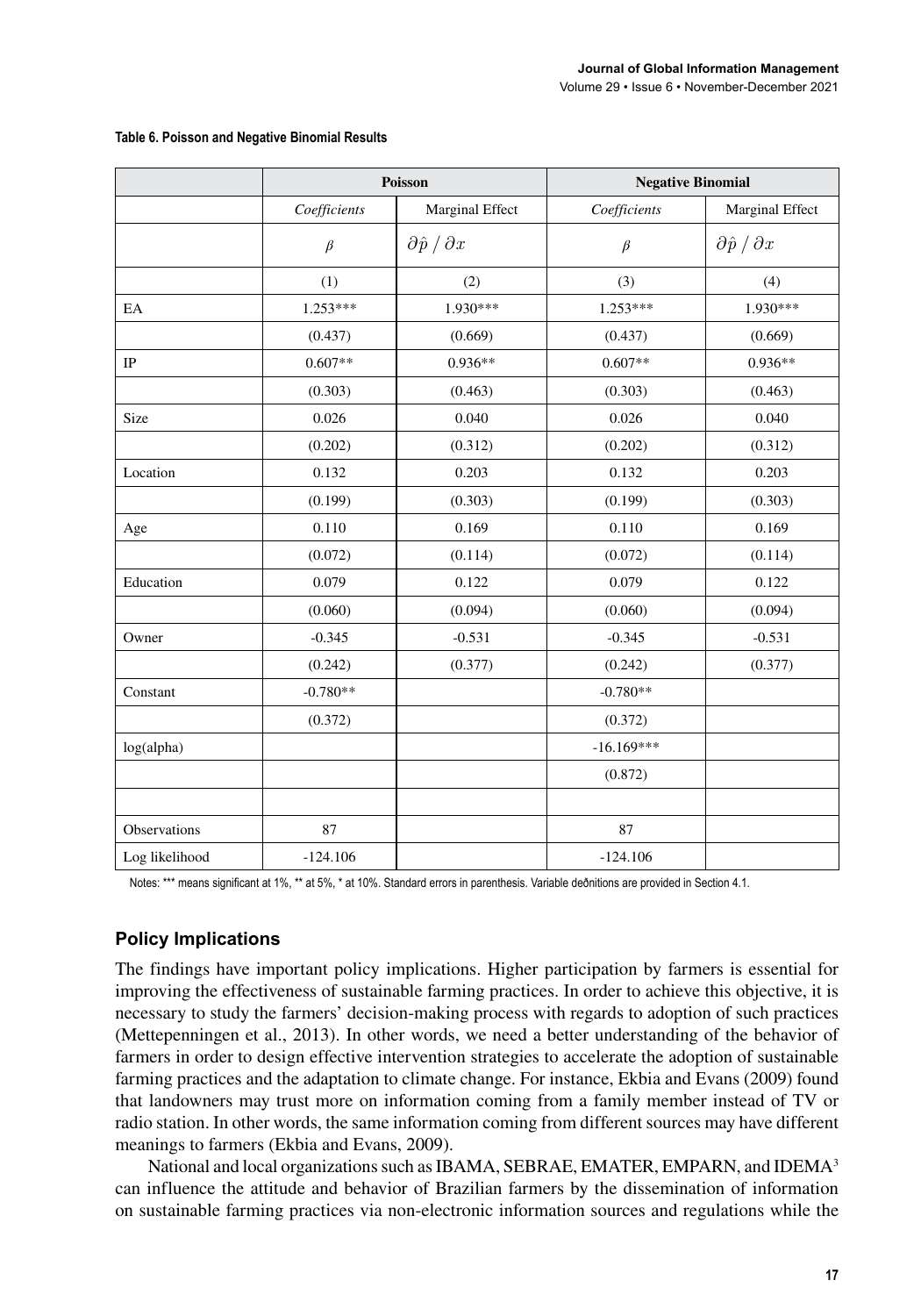wider access of electronic information sources is still low. Coercive pressure from the national and international regulatory bodies is as important because business incentives (mimetic pressure) are lacking.

Government in developing countries can play a key role by recognizing the importance of institutional pressures (coercive pressure here) in behavior change policies and by supporting community-led initiatives for social change (such as agricultural extension programs which are popular in India and Africa). Kaplan (2000) makes a distinction between three different views on behavior change: 1) telling people what to do, 2) asking them what they want to do and 3) helping people understand the issues and inviting them to explore possible solutions. Jackson (2005) argues "*although the first is often used and the second has been regarded as one way of increasing participation in government decision, it is the third view that lies behind the participatory problem-solving approach that Kaplan (2000) proposes*".

## **6.2 Limitations and Future Research**

The paper has few limitations. First, the sample was limited to Brazilian respondents and the measurement of sustainable farming practices was not exhaustive nor was the measures of macroand micro-antecedents of pro-environmental attitude. Second, it is important to note that this study sheds light on the actual access that the low-income farmers in semi-arid regions in Brazil rather than exploring the potential future gains from ICT. This is a finding in itself which makes policymakers to reflect on the actual reach and impact of ICT to protect the environment, alleviate poverty, contribute to food security, or improve family income in least developed areas.

The lack of significant impact of the selected electronic sources of knowledge on attitude towards environmentally friendly practices by farmers in our sample is still intriguing. At least three opportunities for research emerge from this finding: (1) to investigate and predict the turning point when a least developed area will be ready to assimilate new forms of ICT for sustainability, and (2) to study how Internet (e.g. instant messaging, videos, blogs, social media, etc.) can impact the sustainability awareness in rural areas, and (3) how to effectively identify, develop and adopt technologies that can promote greater sustainability of rural areas (Blattman et al., 2003).

Also, the bias associated with a self-reported measure of actual behavior such as self-selection bias and common method bias is another limitation of the current study. Finally, it is recommended that this study is conducted in other countries, particularly in their least developed areas where small subsistence farms are vital for the survival of families and play a big role in the local economy.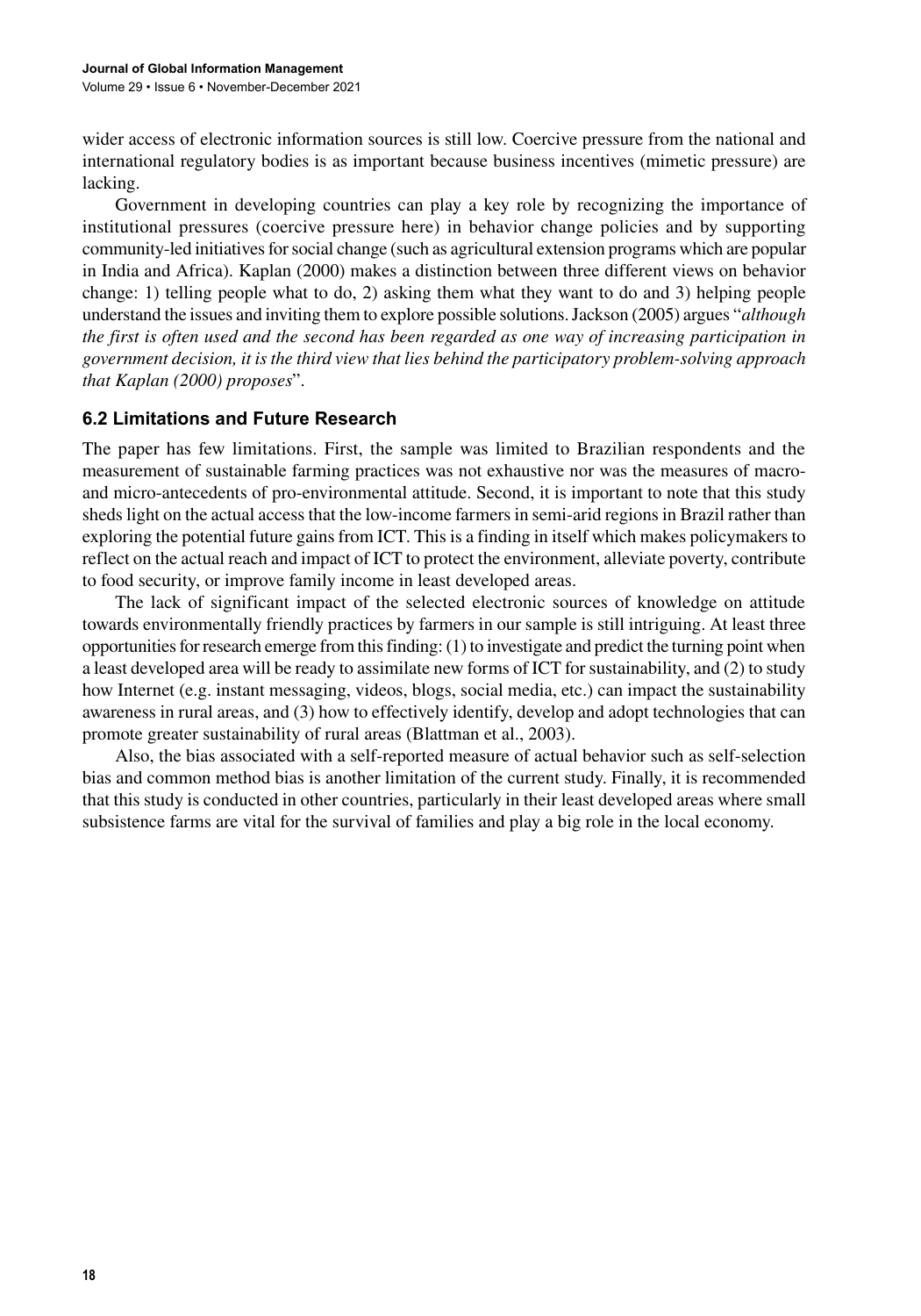# **REFERENCES**

Adimassu, Z., & Kessler, A. (2016). Factors affecting farmers' coping and adaptation strategies to perceived trends of declining rainfall and crop productivity in the central Rift valley of Ethiopia. *Environmental Systems Research*, *5*(1), 13. doi[:10.1186/s40068-016-0065-2](http://dx.doi.org/10.1186/s40068-016-0065-2)

Ajzen, I., & Fishbein, M. (1980). *Understanding Attitudes and Predicting Social Behavior*. Prentice Hall.

Aker, J. C. (2011). Dial "A" for agriculture: A review of information and communication technologies for agricultural extension in developing countries. *Agricultural Economics*, *42*(6), 631–647. doi[:10.1111/j.1574-](http://dx.doi.org/10.1111/j.1574-0862.2011.00545.x) [0862.2011.00545.x](http://dx.doi.org/10.1111/j.1574-0862.2011.00545.x)

Ali, A., Rahut, D. B., & Behera, B. (2016). Factors influencing farmers' adoption of energy-based water pumps and impacts on crop productivity and household income in Pakistan. *Renewable & Sustainable Energy Reviews*, *2*(54), 48–57. doi:[10.1016/j.rser.2015.09.073](http://dx.doi.org/10.1016/j.rser.2015.09.073)

Allet, M. (2017). Mitigating environmental risks in microenterprises: A case study from El Salvador. *Business & Society*, *56*(1), 57–91. doi:[10.1177/0007650315574738](http://dx.doi.org/10.1177/0007650315574738)

Allouche, J. (2011). The sustainability and resilience of global water and food systems: Political analysis of the interplay between security, resource scarcity, political systems and global trade. *Food Policy*, *36*(1), S3–S8. doi:[10.1016/j.foodpol.2010.11.013](http://dx.doi.org/10.1016/j.foodpol.2010.11.013)

Asenso-Okyere, K., & Mekonnen, D. A. (2012). *The Importance of ICTs in the Provision of Information for Improving Agricultural Productivity and Rural Incomes in Africa*. African Human Development Report, WP 2012-015. Available [https://www.nytimes.com/2013/03/03/opinion/sunday/friedman-the-scary-hidden-stressor.](https://www.nytimes.com/2013/03/03/opinion/sunday/friedman-the-scary-hidden-stressor.html?_r=0)  $html?$   $r=0$ 

Aubert, B. A., Schroeder, A., & Grimaudo, J. (2012). IT as Enabler of Sustainable Farming: An Empirical Analysis of Farmers' Adoption Decision of Precision Agriculture Technology. *Decision Support Systems*, *54*(1), 510–520. doi:[10.1016/j.dss.2012.07.002](http://dx.doi.org/10.1016/j.dss.2012.07.002)

Azevedo, T. R. (2015). *Documento Síntese. Análise das Emissões de GEE no Brasil (1970-2013) e suas implicações para políticas públicas*. São Paulo: Observatório do Clima. Available electronically at: [https://s3](https://s3-sa-east-1.amazonaws.com/seeg.tracersoft.com.br/wp-content/uploads/2015/08/sintese_2015.pdf) [sa-east-1.amazonaws.com/seeg.tracersoft.com.br/wp-content/uploads/2015/08/sintese\\_2015.pdf](https://s3-sa-east-1.amazonaws.com/seeg.tracersoft.com.br/wp-content/uploads/2015/08/sintese_2015.pdf)

Bahta, S., & Malope, P. (2014). Measurement of competitiveness in smallholder livestock systems and emerging policy advocacy: An application to Botswana. *Food Policy*, *49*(3), 408–417. doi:[10.1016/j.foodpol.2014.10.006](http://dx.doi.org/10.1016/j.foodpol.2014.10.006)

Bandura, A. (1977). *Social Learning Theory*. Prentice-Hall.

Barber, N., Taylor, C., & Strick, S. (2009). Wine consumers' environmental knowledge and attitudes: Influence on willingness to purchase. *International Journal of Wine Research*, *1*(1), 59–72. doi:[10.2147/IJWR.S4649](http://dx.doi.org/10.2147/IJWR.S4649)

Baumgart-Getz, A., Prokopy, L. S., & Floress, K. (2012). Why farmers adopt best management practice in the United States: A meta-analysis of the adoption literature. *Journal of Environmental Management*, *96*(1), 17–25. doi:[10.1016/j.jenvman.2011.10.006](http://dx.doi.org/10.1016/j.jenvman.2011.10.006) PMID:[22208394](http://www.ncbi.nlm.nih.gov/pubmed/22208394)

Bhattacherjee, A., & Sanford, C. (2006). Influence processes for information technology acceptance: An elaboration likelihood model. *Management Information Systems Quarterly*, *30*(4), 805–825. doi[:10.2307/25148755](http://dx.doi.org/10.2307/25148755)

Blattman, C., Jensen, R., & Roman, R. (2003). Assessing the Need and Potential of Community Networking for Development in Rural India Special Issue: ICTs and Community Networking. *The Information Society*, *19*(5), 349–364. doi:[10.1080/714044683](http://dx.doi.org/10.1080/714044683)

Campbell, D. (1963). Social Attitudes and Other Acquired Behavioral Dispositions. In S. Koch (Ed.), *Psychology: a study of a science* (Vol. 6, pp. 94–172). McGraw Hill.

Campos, J. N. B. (2015). Paradigms and public policies on drought in Northeast Brazil: A historical perspective. *Environmental Management*, *55*(5), 1052–1063. doi:[10.1007/s00267-015-0444-x](http://dx.doi.org/10.1007/s00267-015-0444-x) PMID:[25604214](http://www.ncbi.nlm.nih.gov/pubmed/25604214)

Capstick, S. B., & Pidgeon, N. F. (2014). What is climate change skepticism? Examination of the concept using a mixed methods study of the UK public. *Global Environmental Change*, *24*(4), 369–401.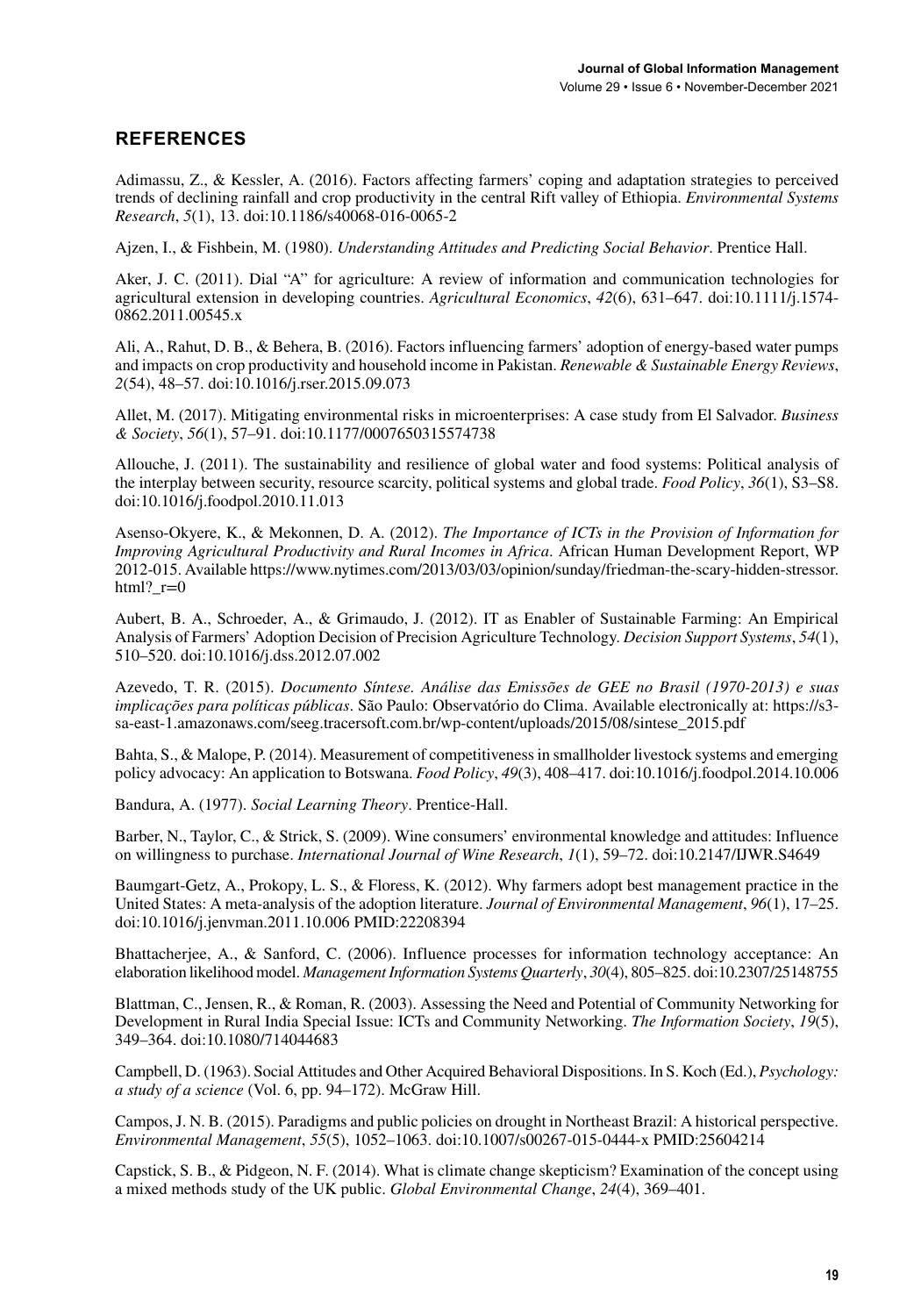Carbone, V., & Moatti, V. (2011). Towards greener supply chains: An institutional perspective. *International Journal of Logistics Research and Applications*, *14*(3), 179–197. doi[:10.1080/13675567.2011.609160](http://dx.doi.org/10.1080/13675567.2011.609160)

Chen, A., Boudreau, M., & Watson, R. (2008). Information systems and ecological sustainability. *Journal of Systems and Information Technology*, *10*(3), 186–201. doi[:10.1108/13287260810916907](http://dx.doi.org/10.1108/13287260810916907)

Chiles, R. M., Fabian, E. E., Tobin, D., Colby, S. J., & DePue, S. M. (2018). Greenhouse gas emissions from agriculture: Reconciling the epistemological, ethical, political, and practical challenges. *Journal of Agricultural & Environmental Ethics*, *31*(3), 341–348. doi:[10.1007/s10806-018-9728-5](http://dx.doi.org/10.1007/s10806-018-9728-5)

Christoplos, I., & Kidd, A. (2000). *Guide for Monitoring, Evaluation and Joint Analyses of Pluralistic Extension*. Support. Neuchatel Group.

Conceição, P., Levine, S., Lipton, M., & Warren-Rodríguez, A. (2016). Toward a food secure future: Ensuring food security for sustainable human development in Sub-Saharan Africa. *Food Policy*, *60*(1), 1–9. doi:[10.1016/j.](http://dx.doi.org/10.1016/j.foodpol.2016.02.003) [foodpol.2016.02.003](http://dx.doi.org/10.1016/j.foodpol.2016.02.003)

Cox, S. (2002). Information Technology: The Global Key to Precision Agriculture and Sustainability. *Computers and Electronics in Agriculture*, *36*(2), 93–111. doi:[10.1016/S0168-1699\(02\)00095-9](http://dx.doi.org/10.1016/S0168-1699(02)00095-9)

Crutzen, P. (2002). The Anthropocene. *Journal de Physique IV France, 12*, 1–5.

Das, B. (2014). ICTs Adoption for Accessing Agricultural Information: Evidence from Indian Agriculture. *Agricultural Economics Research Review*, *27*(2), 199–208. doi[:10.5958/0974-0279.2014.00024.X](http://dx.doi.org/10.5958/0974-0279.2014.00024.X)

Davies, J., Foxall, G. R., & Pallister, J. (2002). Beyond the intention-behavior mythology: An integrated model of recycling. *Marketing Theory*, *2*(1), 29–113. doi[:10.1177/1470593102002001645](http://dx.doi.org/10.1177/1470593102002001645)

De Vrese, P., Stacke, T., & Hagemann, S. (2018). Exploring the biogeophysical limits of global food production under different climate change scenarios. *Earth System Dynamics: ESD*, *9*(2), 393–412. doi:[10.5194/esd-9-](http://dx.doi.org/10.5194/esd-9-393-2018) [393-2018](http://dx.doi.org/10.5194/esd-9-393-2018)

Defrancesco, E., Gatto, P., Runge, F., & Trestini, S. (2008). Factors affecting farmers' participation in agrienvironmental measures: A northern Italian perspective. *Journal of Agricultural Economics*, *59*(2), 114–131.

Dey, B., Newman, D., & Prendergast, R. (2011). Analysing appropriation and usability in social and occupational lives-an investigation of Bangladeshi farmers' use of mobile telephony. *Information Technology & People*, *24*(1), 46–63. doi[:10.1108/09593841111109413](http://dx.doi.org/10.1108/09593841111109413)

Dinesh, D., Zougmore, R. B., Vervoort, J., Totin, E., Thornton, P. K., Solomon, D., Shirsath, P. B., Pede, V. O., Lopez Noriega, I., Läderach, P., Körner, J., Hegger, D., Girvetz, E., Friis, A., Driessen, P., & Campbell, B. (2018). Facilitating change for climate-smart agriculture through science-policy engagement. *Sustainability*, *10*(8), 2616. doi[:10.3390/su10082616](http://dx.doi.org/10.3390/su10082616)

Ekbia, H. R., & Evans, T. P. (2009). Regimes of information: Land use, management, and policy. *The Information Society*, *25*(5), 328–343. doi[:10.1080/01972240903212789](http://dx.doi.org/10.1080/01972240903212789)

Falconer, K. (2000). Farm-level constraints on agri-environmental scheme participation: A transactional perspective. *Journal of Rural Studies*, *16*(4), 379–394. doi:[10.1016/S0743-0167\(99\)00066-2](http://dx.doi.org/10.1016/S0743-0167(99)00066-2)

Flamm, B. (2009). The impacts of environmental knowledge and attitudes on vehicle ownership and use. *Transportation Research Part D, Transport and Environment*, *14*(3), 272–279. doi:[10.1016/j.trd.2009.02.003](http://dx.doi.org/10.1016/j.trd.2009.02.003)

Fujimoto, J., Poland, D., & Matsumoto, M. (2009). Low-Carbon Society scenario: ICT and ecodesign. *The Information Society*, *25*(2), 139–151. doi:[10.1080/01972240802701726](http://dx.doi.org/10.1080/01972240802701726)

Gholami, R., Emrouznejad, A., Alnsour, Y., Kartal, H. B., & Veselova, J. (2021). (Forthcoming). The Impact of Smart Meter Installation on Attitude Change towards Energy Consumption Behavior among Northern Ireland Households. *Journal of Global Information Management*, *29*(1).

Gholami, R., Sulaiman, A., Ramayah, T., & Molla, A. (2013). Managers' Perception on Green Information Systems (IS) Adoption and Business Value: Results from a Field Survey. *Information & Management*, *50*(7), 431–438. doi[:10.1016/j.im.2013.01.004](http://dx.doi.org/10.1016/j.im.2013.01.004)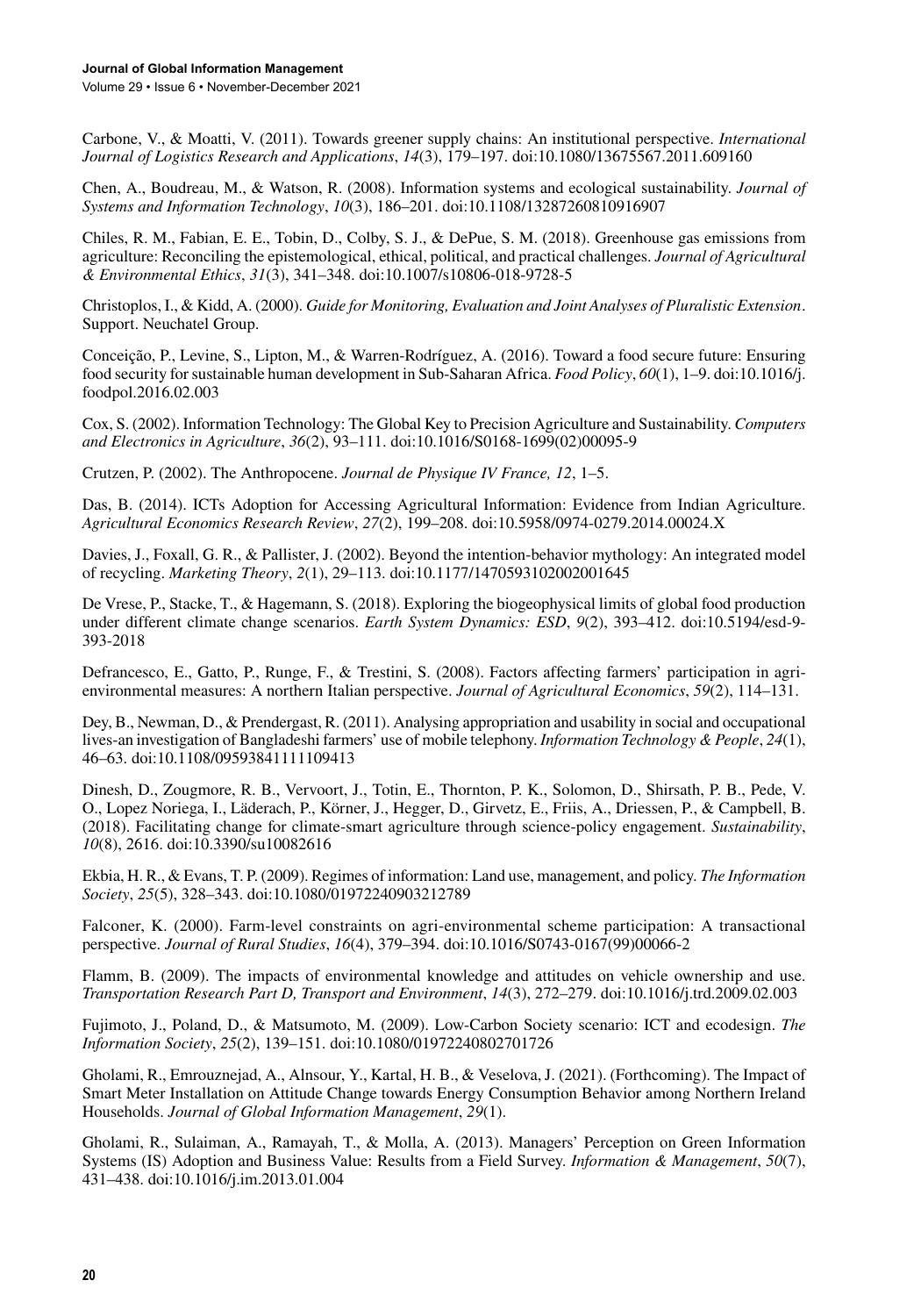Gholami, R., Watson, R. T., Hasan, H., Molla, A., & Anderson, N. B. (2016). Climate Change and Green IS Solutions: How can we do more? *Journal of Association for Information Systems Special Issue on Information Systems Solutions for Environmental Sustainability*, *17*(8), 308–313.

Gillwald, A., Millek, A., & Stork, C. (2010). Gender Assessment of ICT Access and Usage in Africa. Towards Evidence-based ICT Policy and Regulation. *Research ICT Africa, 1*.

Hamann, R., Smith, J., Tashman, P., & Marshall, R. S. (2017). Why do SMEs go green? An analysis of wine firms in South Africa. *Business & Society*, *56*(1), 23–56. doi[:10.1177/0007650315575106](http://dx.doi.org/10.1177/0007650315575106)

Hossain, M. A., Quaddus, M., & Islam, N. (2016). Developing and validating a model explaining the assimilation process of RFID: An empirical study. *Information Systems Frontiers*, *18*(4), 645–663. doi[:10.1007/s10796-](http://dx.doi.org/10.1007/s10796-014-9537-y) [014-9537-y](http://dx.doi.org/10.1007/s10796-014-9537-y)

Idoma, K., & Mamman, M. (2016). Access and Utilization of Climate Change Information and Support Services among Vulnerable Communities in Agatu L.G.A., Benue State, Nigeria. *Federal University Gusau International Journal of Science for Global Sustainability*, *2*(2), 46–63.

IPCC. (2014). Climate Change 2014: Impacts, Adaptation, and Vulnerability. Part A: Global and Sectoral Aspects. Cambridge University Press.

Jackson, T. (2005). *Motivating sustainable consumption* (a report to the sustainable Development Research Network). Centre for Environmental Strategy, University of Surrey. Retrieved from [http://www.ors.regione.](http://www.ors.regione.lombardia.it/publish_bin/C_2_ACU_contenuto_74_ListaAllegati_Allegato_0_All_Allegato.pdf) [lombardia.it/publish\\_bin/C\\_2\\_ACU\\_contenuto\\_74\\_ListaAllegati\\_Allegato\\_0\\_All\\_Allegato.pdf](http://www.ors.regione.lombardia.it/publish_bin/C_2_ACU_contenuto_74_ListaAllegati_Allegato_0_All_Allegato.pdf)

Jackson, T. (2005). *Motivating Sustainable Consumption a review of evidence on consumer behavior and behavioral change*. A report to the Sustainable Development Research Network.

Kim, S., Jeong, S. H., & Hwang, Y. (2013). Predictors of pro-environmental behaviors of American and Korean students: The application of the theory of reasoned action and protection motivation theory. *Science Communication*, *35*(2), 168–188. doi[:10.1177/1075547012441692](http://dx.doi.org/10.1177/1075547012441692)

Klassen, L., & Vachon, J. (2003). Collaboration and Evaluation in the Supply Chain: The Impact on Plant-Level Environmental Investment. *Production and Operations Management Society*, *12*(3), 336–352. doi[:10.1111/j.1937-5956.2003.tb00207.x](http://dx.doi.org/10.1111/j.1937-5956.2003.tb00207.x)

Liang, H., Saraf, N., Hu, Q., & Xue, Y. (2007). Assimilation of enterprise systems: The effect of institutional pressures and the mediating role of top management. *Management Information Systems Quarterly*, *31*(2), 59–70. doi[:10.2307/25148781](http://dx.doi.org/10.2307/25148781)

Lin, R. J. (2013). Using fuzzy DEMATEL to evaluate the green supply chain management practices. *Journal of Cleaner Production*, *40*(1), 32–39. doi[:10.1016/j.jclepro.2011.06.010](http://dx.doi.org/10.1016/j.jclepro.2011.06.010)

Lokuge, S., Sedera, D., Atapattu, M., & Samaranayaka, D. (2016). Exploring the Role of IS in Agriculture: Creating an Agenda Towards Agri-Informatics. *PACIS 2016 Proceedings*, 200.

Lu, Y., Wang, B., Pan, Z., & Qin, H. (2015). Acceptance of government-sponsored agricultural information systems in China: The role of government social power. *Information Systems and e-Business Management*, *13*(2), 329–354. doi[:10.1007/s10257-014-0235-6](http://dx.doi.org/10.1007/s10257-014-0235-6)

Maertens, E. (2011). *Agromilieumaatregelen: Hoe denken landbouwers erover? Departement Landbouw en Visserij, afdeling Monitoring en Studie*. Brussel.

Marandu, E. E., Moeti, N., & Joseph, H. (2010). Predicting residential water conservation using the theory of reasoned action. *Communication*, *1*(2), 87–100.

Markelova, , Meinzen-Dick, R., Hellin, J., & Dohrn, S. (2009). Collective Action for Smallholder Market Access. *Food Policy*, *34*(1), 1–7. doi:[10.1016/j.foodpol.2008.10.001](http://dx.doi.org/10.1016/j.foodpol.2008.10.001)

McKenzie-Mohr, D. (2000). Fostering sustainable behavior through community-based social marketing. *The American Psychologist*, *55*(5), 531–537. doi:[10.1037/0003-066X.55.5.531](http://dx.doi.org/10.1037/0003-066X.55.5.531) PMID[:10842434](http://www.ncbi.nlm.nih.gov/pubmed/10842434)

MDA. (2015). *Secretaria Especial de Agricultura Familiar e do Desenvolvimento Agrário*. [http://www.mda.gov.](http://www.mda.gov.br/sitemda/noticias/garantia-safra-mais-seguran%C3%A7a-para-os-agricultores-familiares) [br/sitemda/noticias/garantia-safra-mais-seguran%C3%A7a-para-os-agricultores-familiares](http://www.mda.gov.br/sitemda/noticias/garantia-safra-mais-seguran%C3%A7a-para-os-agricultores-familiares)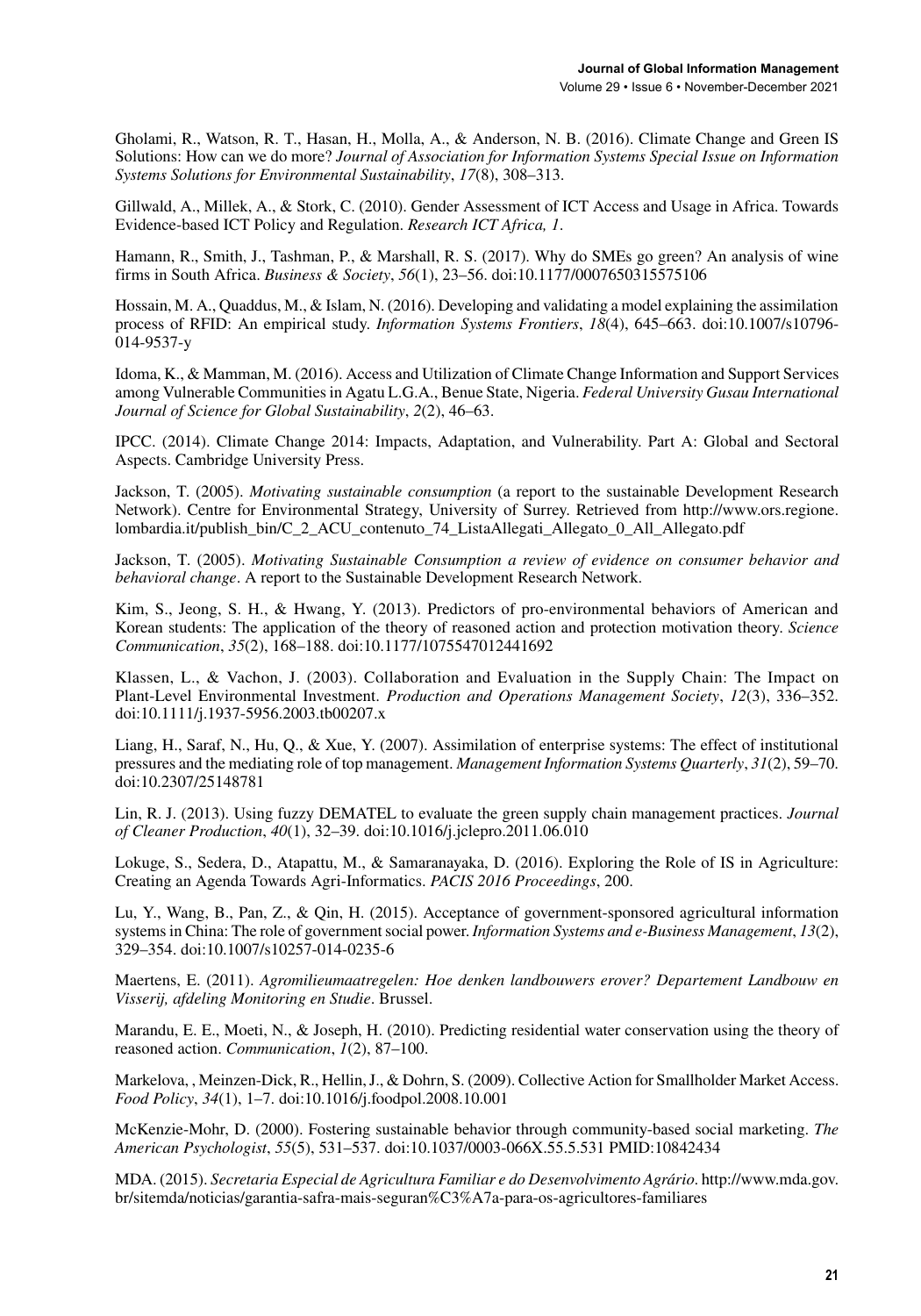MDIC. (2015). *Ministério da Indústria, Comércio Exterior, e Serviços*. <http://www.mdic.gov.br/>

Mettepenningen, E., Vandermeulen, V., Delaet, K., Huylenbroeck, G. V., & Wailes, E. J. (2013). Investigating the influence of the institutional organization of agri-environmental schemes on scheme adoption. *Land Use Policy*, *33*(1), 20–30. doi[:10.1016/j.landusepol.2012.12.004](http://dx.doi.org/10.1016/j.landusepol.2012.12.004)

Mishra, D., Akman, I., & Mishra, A. (2014). Theory of Reasoned Action application for Green Information Technology Acceptance. *Computers in Human Behavior*, *36*(1), 29–40. doi[:10.1016/j.chb.2014.03.030](http://dx.doi.org/10.1016/j.chb.2014.03.030)

Mizruchi, M. S., & Fein, L. C. (1999). The social construction of organizational knowledge: A study of the uses of coercive, mimetic, and normative isomorphism. *Administrative Science Quarterly*, *44*(4), 653–683. doi[:10.2307/2667051](http://dx.doi.org/10.2307/2667051)

Nelson, R., & Coe, R. (2014). Transforming Research and Development Practice to Support Agroecological Intensification of Smallholder Farming. *Journal of International Affairs*, *67*(2), 107–127.

NSSO. (2005). *Access to modern technology for farming, situation assessment survey of farmers, 59th Round*. Report No. 499, National Sample Survey Organization (NSSO), Ministry of Statistics and Program Implementation, Government of India, New Delhi.

Nunes, B., Bennett, D., & Júnior, S. M. (2014). Sustainable agricultural production: An investigation in Brazilian semi-arid livestock farms. *Journal of Cleaner Production*, *64*(3), 414–425. doi[:10.1016/j.jclepro.2013.07.023](http://dx.doi.org/10.1016/j.jclepro.2013.07.023)

Peattie, S., & Peattie, K. (2004). Ready to Fly Solo? Reducing social marketing's dependence on commercial marketing theory. *Marketing Theory*, *3*(3), 365–386. doi:[10.1177/147059310333006](http://dx.doi.org/10.1177/147059310333006)

Piccolo, L., & Alani, H. (2015). Perception and behavior towards climate change and energy saving. Proceedings of EnviroInfo &ICT4S 2015: building the knowledge base for environmental action and sustainability, 108–116.

Polonsky, M. J., Vocino, A., Grau, S. L., Garma, R., & Ferdous, A. S. (2012). The impact of general and carbonrelated environmental knowledge on attitudes and behavior of US consumers. *Journal of Marketing Management*, *28*(3–4), 238–263. doi:[10.1080/0267257X.2012.659279](http://dx.doi.org/10.1080/0267257X.2012.659279)

Porter, J. R., Xie, L., Challinor, A. J., Cochrane, K., Howden, S. M., Iqbal, M. M., Lobell, D. B., & Travasso, M. I. (2014). Food security and food production systems. In *Climate Change: Impacts, Adaptation, and Vulnerability.*  Part A: Global and Sectoral Aspects. Contribution of Working Group II to the Fifth Assessment Report of the *Intergovernmental Panel on Climate Change* (pp. 485–533). Cambridge University Press.

Reimer, A. P., Thompson, A. W., & Prokopy, L. S. (2012). The multi-dimensional nature of environmental attitudes among farmers in Indiana: Implications for conservation adoption. *Agriculture and Human Values*, *29*(1), 29–40. doi:[10.1007/s10460-011-9308-z](http://dx.doi.org/10.1007/s10460-011-9308-z)

Rentizelas, A., Jabbour, A. B. L. D. S., Al Balushi, A. D., & Tuni, A. (2018). Social sustainability in the oil and gas industry: Institutional pressure and the management of sustainable supply chains. *Annals of Operations Research*. Advance online publication. doi[:10.1007/s10479-018-2821-3](http://dx.doi.org/10.1007/s10479-018-2821-3)

Rokka, J., & Usitalo, L. (2008). Preference for green packaging in consumer product choices – Do consumers care? *International Journal of Consumer Studies*, *32*(4), 516–525. doi[:10.1111/j.1470-6431.2008.00710.x](http://dx.doi.org/10.1111/j.1470-6431.2008.00710.x)

Ruviaro, C. F., Gianezini, M., Brandão, F. S., Winck, C. A., & Dewes, H. (2012). Life cycle assessment in Brazilian agriculture facing worldwide trends. *Journal of Cleaner Production*, *28*(1), 9–24. doi[:10.1016/j.](http://dx.doi.org/10.1016/j.jclepro.2011.10.015) [jclepro.2011.10.015](http://dx.doi.org/10.1016/j.jclepro.2011.10.015)

Sarkis, J. (2003). A Strategic Decision Framework for Green Supply Chain Management. *Journal of Cleaner Production*, *11*(4), 297–409. doi:[10.1016/S0959-6526\(02\)00062-8](http://dx.doi.org/10.1016/S0959-6526(02)00062-8)

Sedera, D., Lokuge, S., Tushi, B., & Tan, F. (2017). Multi-disciplinary Green IT Archival Analysis: A Pathway for Future Studies. *Communications of the Association for Information Systems*, *41*(28), 34–43. doi[:10.17705/1CAIS.04128](http://dx.doi.org/10.17705/1CAIS.04128)

Seidel, S., Bharati, P., Watson, R. T., & Boudreau, M. (2017). The Sustainability Imperative in Information Systems Research. *Communications of the Association for Information Systems*, *40*, 4040–4052. doi:[10.17705/1CAIS.04003](http://dx.doi.org/10.17705/1CAIS.04003)